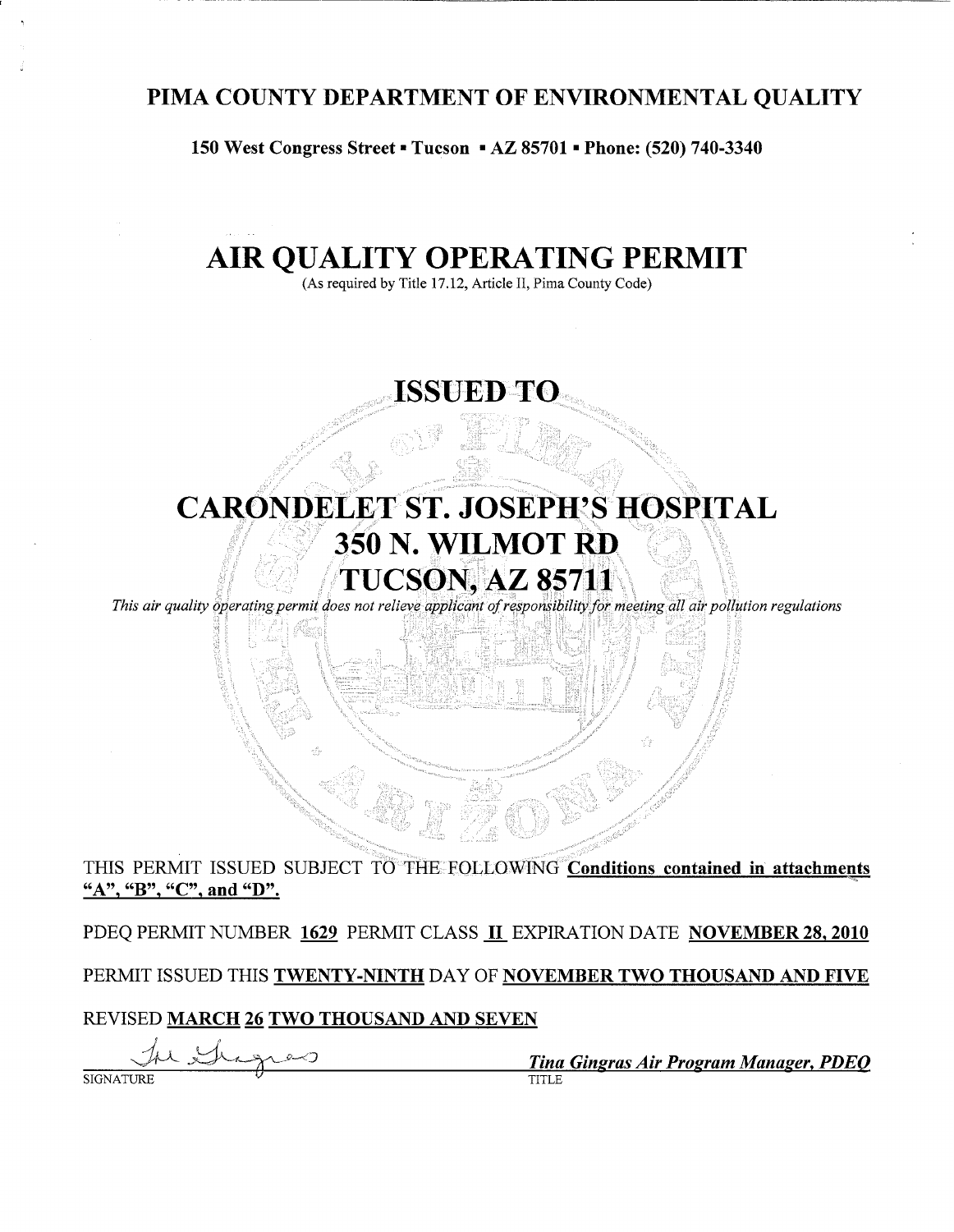#### **SUMMARY**

Carondelet St Joseph's Hospital (CSJH) provides medical services to the community. The CSJH operates two emergency generators and three boilers in support of its operations. The generators are fired by distillate fuel oil and the boilers have the ability to be fired by either by natural gas or by distillate fuel oil. The source has reported the boilers are primarily fired by natural gas. CSJH submitted a minor permit revision in January 2007 to replace two previous generators with two other higher capacity generators. No changes were made to the boilers at the facility in this revision

The replaced emergency generators are sufficiently large enough that the uncontrolled emissions from them would result in CSJH being a PSD source of nitrogen oxides (NOx) and a major source of sulfur oxides (SOx). The uncontrolled emissions from the facility when the boilers are firing fuel oil would increase the potential to emit resulting in the source wide emissions becoming a PSD source of NOx and SOx. Consequently, this permit limits each of the emergency generators to operate no more than 500 hours per year and the boilers (when fired by distillate fuel oil) limited to 5580 hours per year.

CSJH is located in an area that is in attainment for all criteria pollutants. The following tables summarize the controlled potential to emit of the source. These emission values are a result from the information contained in the renewal application dated October 15, 2004 for the boilers and the minor revision application dated January 24, 2007 and from standard emission factors in AP-42 Sections 1.3, 1.4, and 3.4.

The emission values are for information purposes only and are not intended to be enforceable limits. **INGEL** WN. - TRENTAA

| Potential to Emit (Tons per Year)<br>Diesel Fired Generators and Natural Gas Fired Boilers |                    |                    |                                  |                   |                       |                             |  |  |
|--------------------------------------------------------------------------------------------|--------------------|--------------------|----------------------------------|-------------------|-----------------------|-----------------------------|--|--|
|                                                                                            | Nitrogen<br>Oxides | Carbon<br>Monoxide | Volatile<br>Organic<br>Compounds | Sulfur<br>Dioxide | Particulate<br>Matter | Hazardous<br>Air Pollutants |  |  |
| Controlled*                                                                                | 31.79              | 12.90              | 1.43                             | 8.00              | 1.18                  | 0.43                        |  |  |
|                                                                                            |                    |                    |                                  |                   |                       |                             |  |  |

| Potential to Emit (Tons per Year)<br>Diesel Fired Generators and Distillate Fuel Oil Fired Boilers                                                        |       |      |      |       |      |      |  |
|-----------------------------------------------------------------------------------------------------------------------------------------------------------|-------|------|------|-------|------|------|--|
| Volatile<br>Sulfur<br>Particulate<br>Carbon<br>Hazardous<br>Nitrogen<br>Organic<br>Oxides<br>Monoxide<br>Air Pollutants<br>Dioxide<br>Matter<br>Compounds |       |      |      |       |      |      |  |
| $\mathsf{Controlled}^{**}$                                                                                                                                | 30.74 | 4.18 | 0.87 | 92.78 | 2.28 | 0.19 |  |

 $\mathscr{D}$  . And  $\mathscr{D}$ 

Generators operating 500 hrs/yr and boilers operating 8760hrs/yr

Generators operating 500 hrs/yr and boilers operating 5580hrs/yr

The terms and conditions of this permit that are federally enforceable are specifically indicated as such.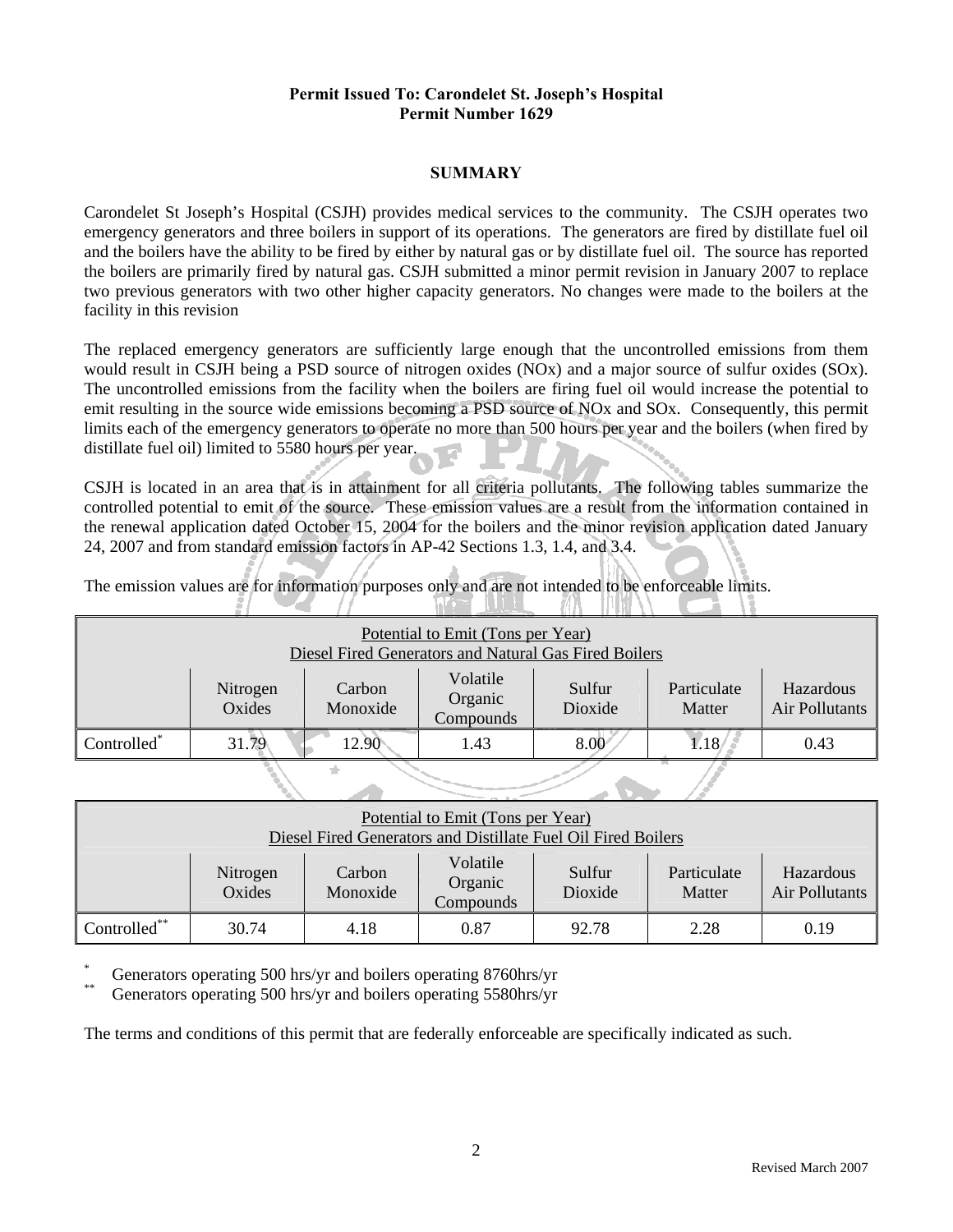#### **TABLE OF CONTENTS**

| I.     |                                                                                  |  |
|--------|----------------------------------------------------------------------------------|--|
| II.    |                                                                                  |  |
| III.   | Permit Revision, Reopening, Revocation and Reissuance, or Termination for Cause4 |  |
| IV.    |                                                                                  |  |
| V.     |                                                                                  |  |
| VI.    |                                                                                  |  |
| VII.   |                                                                                  |  |
| VIII.  | Inspection and Entry.                                                            |  |
| IX.    |                                                                                  |  |
| X.     |                                                                                  |  |
| XI.    |                                                                                  |  |
| XII.   |                                                                                  |  |
| XIII.  |                                                                                  |  |
| XIV.   |                                                                                  |  |
| XV.    |                                                                                  |  |
| XVI.   |                                                                                  |  |
| XVII.  |                                                                                  |  |
| XVIII. |                                                                                  |  |
| IX.    |                                                                                  |  |
| XX.    | Accident Prevention Requirements Under the Clean Air Act (CAA Section 112(r))15  |  |
|        |                                                                                  |  |
|        |                                                                                  |  |
|        |                                                                                  |  |
| II.    |                                                                                  |  |
| III.   |                                                                                  |  |
| IV.    |                                                                                  |  |
| V.     |                                                                                  |  |
| VI.    |                                                                                  |  |
|        |                                                                                  |  |
|        |                                                                                  |  |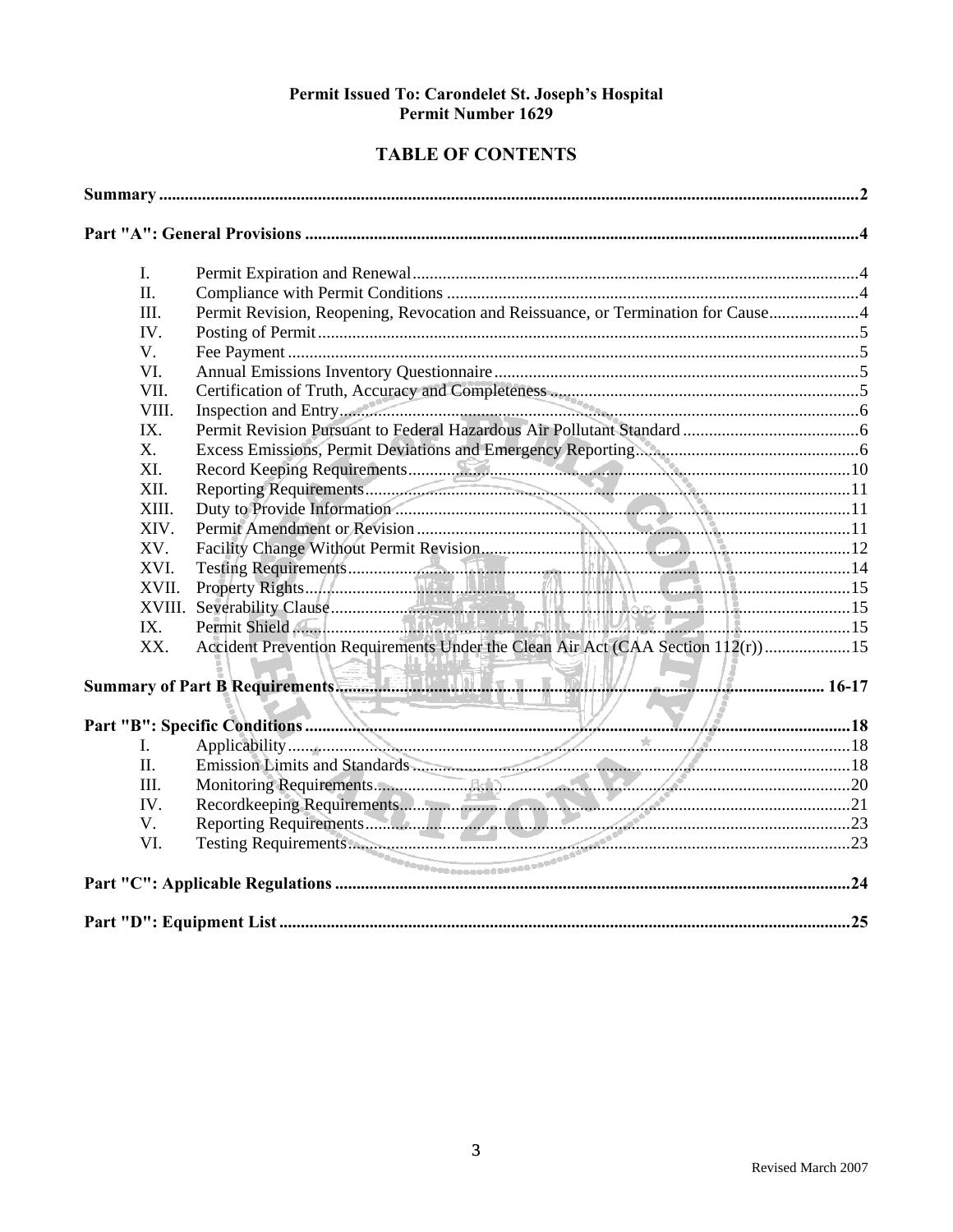#### **PART "A": GENERAL PROVISIONS (Revised 06/01/05) (References to PCC are references to Title 17 of the Pima County Code)**

- I. PERMIT EXPIRATION AND RENEWAL [A.R.S. § 49-480.A, PCC 17.12.165.C.2 & PCC 17.12.185.A.1]
	- A. This permit is valid for a period of five years from the date of issuance of the permit.
	- B. The Permittee shall submit an application for renewal of this permit at least 6 months, but not greater than 18 months prior to the date of permit expiration.

#### II. COMPLIANCE WITH PERMIT CONDITIONS [PCC 17.12.185.A.8.a & b]

- A. The Permittee shall comply with all conditions of this permit including all applicable requirements of Arizona air quality statutes and the air quality rules. Any permit noncompliance constitutes a violation of the Arizona Revised Statutes and is grounds for enforcement action; for permit termination, revocation and reissuance, or revision; or for denial of a permit renewal application. In addition, noncompliance with any federally enforceable requirement constitutes a violation of the Clean Air Act.
- B. Need to halt or reduce activity not a defense. It shall not be a defense for a Permittee in an enforcement action that it would have been necessary to halt or reduce the permitted activity in order to maintain compliance with the conditions of this permit.
- III. PERMIT REVISION, REOPENING, REVOCATION AND REISSUANCE, OR TERMINATION FOR CAUSE [PCC 17.12.185.A.7.c & PCC 17.12.270]
	- A. The permit may be revised, reopened, revoked and reissued, or terminated for cause. The filing of a request by the Permittee for a permit revision, revocation and reissuance, or termination; or of a notification of planned changes or anticipated noncompliance does not stay any permit condition.
	- B. The permit shall be reopened and revised under any of the following circumstances:
		- 1. Additional applicable requirements under the Act become applicable to a major source. Such reopening shall only occur if there are three or more years remaining in the permit term. The reopening shall be completed not later than 18 months after promulgation of the applicable requirement. No such reopening is required if the effective date of the requirement is later than the date on which the permit is due to expire, unless the original permit or any of its terms and conditions has been extended pursuant to PCC 17.12.280. Any permit reopening required pursuant to this paragraph shall comply with provisions in PCC 17.12.280 for permit renewal and shall reset the five-year permit term.
		- 2. Additional requirements, including excess emissions requirements, become applicable to an affected source under the acid rain program. Upon approval by the Administrator, excess emissions offset plans shall be deemed to be incorporated into the Class I permit.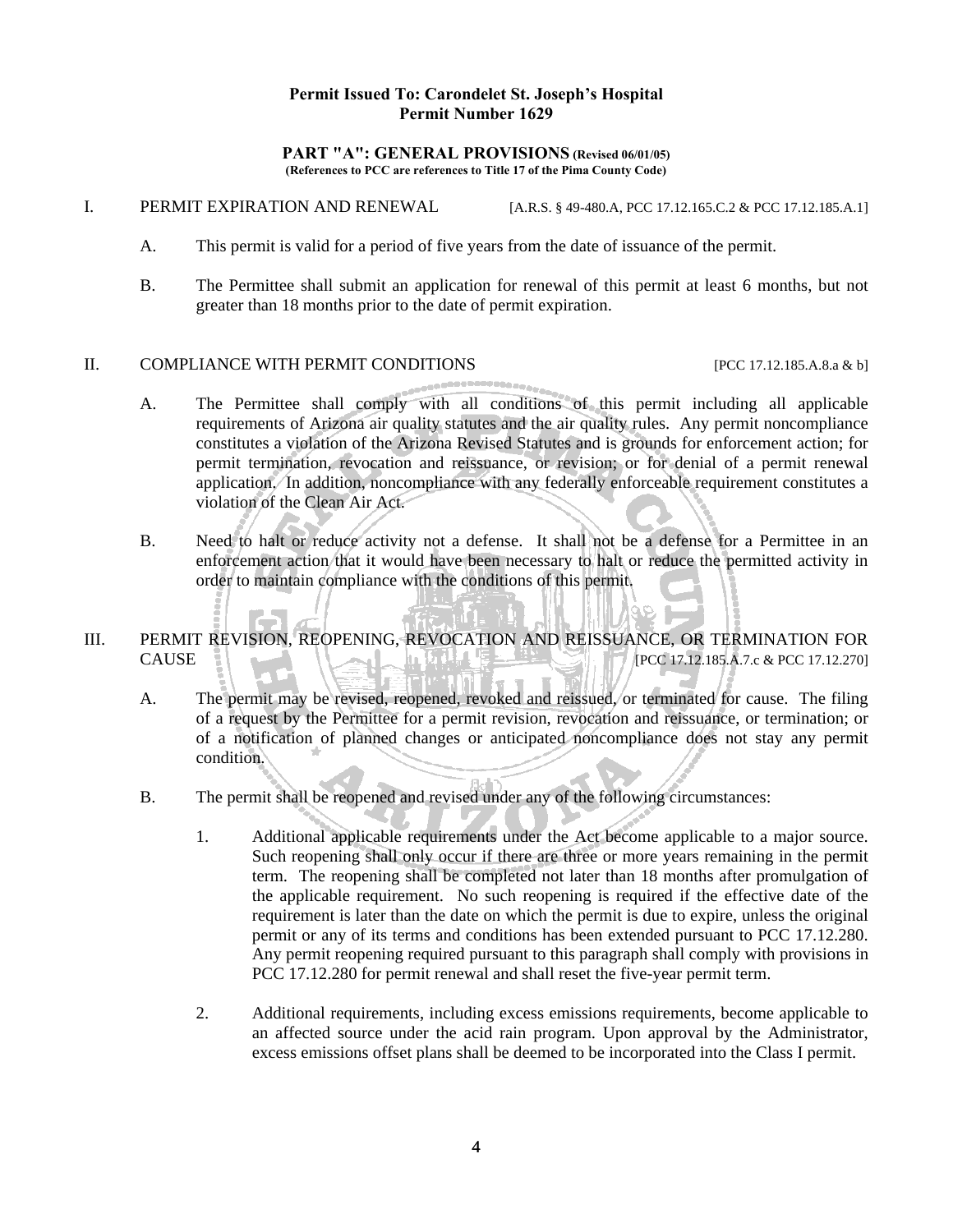- 3. The control officer or the Administrator determines that the permit contains a material mistake or that inaccurate statements were made in establishing the emissions standards or other terms or conditions of the permit.
- 4. The control officer or the Administrator determines that the permit needs to be revised or revoked to assure compliance with the applicable requirements.
- C. Proceedings to reopen and issue a permit, including appeal of any final action relating to a permit reopening, shall follow the same procedures as apply to initial permit issuance. Such reopenings shall be made as expeditiously as practicable. Permit reopenings for reasons other than those stated in paragraph III.B.1 of this Part shall not result in the resetting of the five-year permit term.

#### IV. POSTING OF PERMIT SERVERSE ENTITLE POSTING OF PERMIT

- A. The Permittee shall post such permit, or a certificate of permit issuance on location where the equipment is installed in such a manner as to be clearly visible and accessible. All equipment covered by the permit shall be clearly marked with one of the following:
	- 1. Current permit number.
	- 2. Serial number or other equipment number that is also listed in the permit to identify that piece of equipment.
- B. In the event that the equipment is so constructed or operated that such permit cannot be so placed, the permit shall be mounted so as to be clearly visible in an accessible place within a reasonable distance of the equipment or maintained readily available at all times on the operating premises.
- C. A copy of the complete permit shall be kept on the site.

V. FEE PAYMENT  $\bigcup_{P \in \mathcal{P}} P(CC\ 17.12.185.A.8 \& PCC\ 17.12.5101$ 

The Permittee shall pay fees to the control officer pursuant to A.R.S. § 49-480.D and PCC 17.12.510.

#### VI. ANNUAL EMISSIONS INVENTORY QUESTIONNAIRE [PCC 17.12.320]

- A. When requested by the control officer, the Permittee shall complete and submit an annual emissions inventory questionnaire. The questionnaire is due by March 31 or ninety days after the control officer makes the request and provides the inventory form each year, whichever occurs later, and shall include emission information for the previous calendar year.
- B. The questionnaire shall be on a form provided by or approved by the control officer and shall include the information required by PCC 17.12.320.

#### VII. CERTIFICATION OF TRUTH, ACCURACY AND COMPLETENESS [PCC 17.12.165.H]

Any document required to be submitted by this permit, including reports, shall contain a certification by a responsible official of truth, accuracy, and completeness. This certification and any other certification required by this permit shall state that, based on information and belief formed after reasonable inquiry, the statements and information in the document are true, accurate, and complete.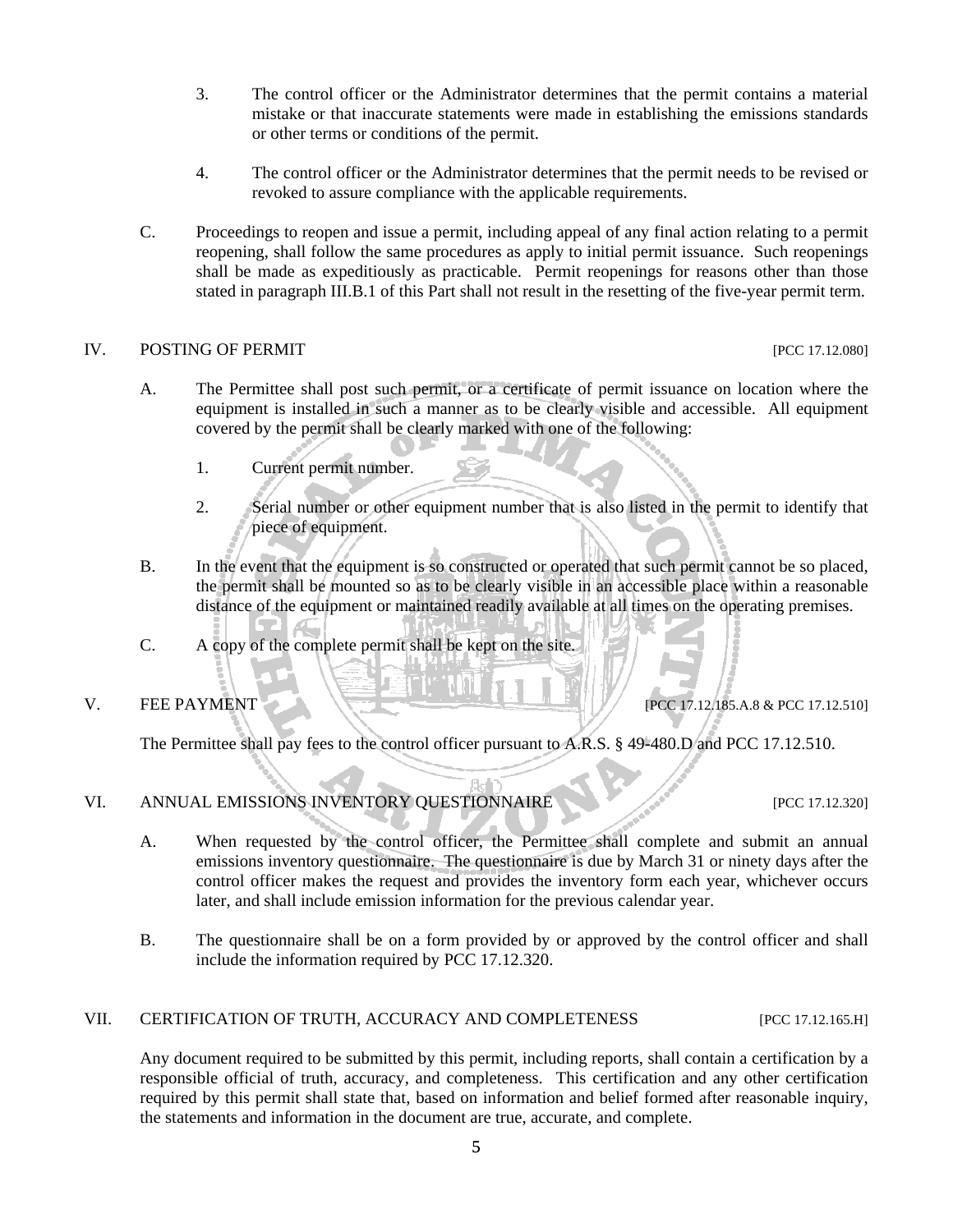#### VIII. INSPECTION AND ENTRY [PCC 17.12.220.A.4]

The Permittee shall allow the control officer or the authorized representative of the control officer upon presentation of proper credentials to:

- A. Enter upon the Permittee's premises where a source is located or emissions-related activity is conducted, or where records are required to be kept under the conditions of the permit;
- B. Have access to and copy, at reasonable times, any records that are required to be kept under the conditions of the permit;
- C. Inspect, at reasonable times, any facilities, equipment (including monitoring and air pollution control equipment), practices, or operations regulated or required under the permit;
- D. Sample or monitor, at reasonable times, substances or parameters for the purpose of assuring compliance with the permit or other applicable requirements; and
- E. Record any inspection by use of written, electronic, magnetic and photographic media.

#### IX. PERMIT REVISION PURSUANT TO FEDERAL HAZARDOUS AIR POLLUTANT STANDARD [PCC 17.12.165.C.3]

If this source becomes subject to a standard promulgated by the Administrator pursuant to Section 112(d) of the Act, then the Permittee shall, within twelve months of the date on which the standard is promulgated, submit an application for a permit revision demonstrating how the source will comply with the standard. Æ

#### X. EXCESS EMISSIONS, PERMIT DEVIATIONS, AND EMERGENCY REPORTING [PCC 17.12.040]

A. Excess Emissions Reporting [PCC 17.12.040]

- 1. Excess emissions shall be reported as follows:
	- a. The permittee shall report to the control officer any emissions in excess of the limits established by this permit. The report shall be in 2 parts as specified below:
		- i. Notification of facsimile within 24 hours of the time the permittee first learned of the occurrence of excess emission that includes all available information from 17.12.040.B. The number to call to report excess emissions is **520-740-3340.** The facsimile number to report excess emissions is **520-882-7709.**
		- ii. Detailed written notification by submission of an excess emissions report within 72 hours of the notification under X.A.1.a.i of Part A above. **Send to PDEQ 150 W. Congress St., Tucson, Arizona 85701.**
	- b. The excess emission report shall contain the following information:
		- i. The identity of each stack or other emission point where the excess emission occurred;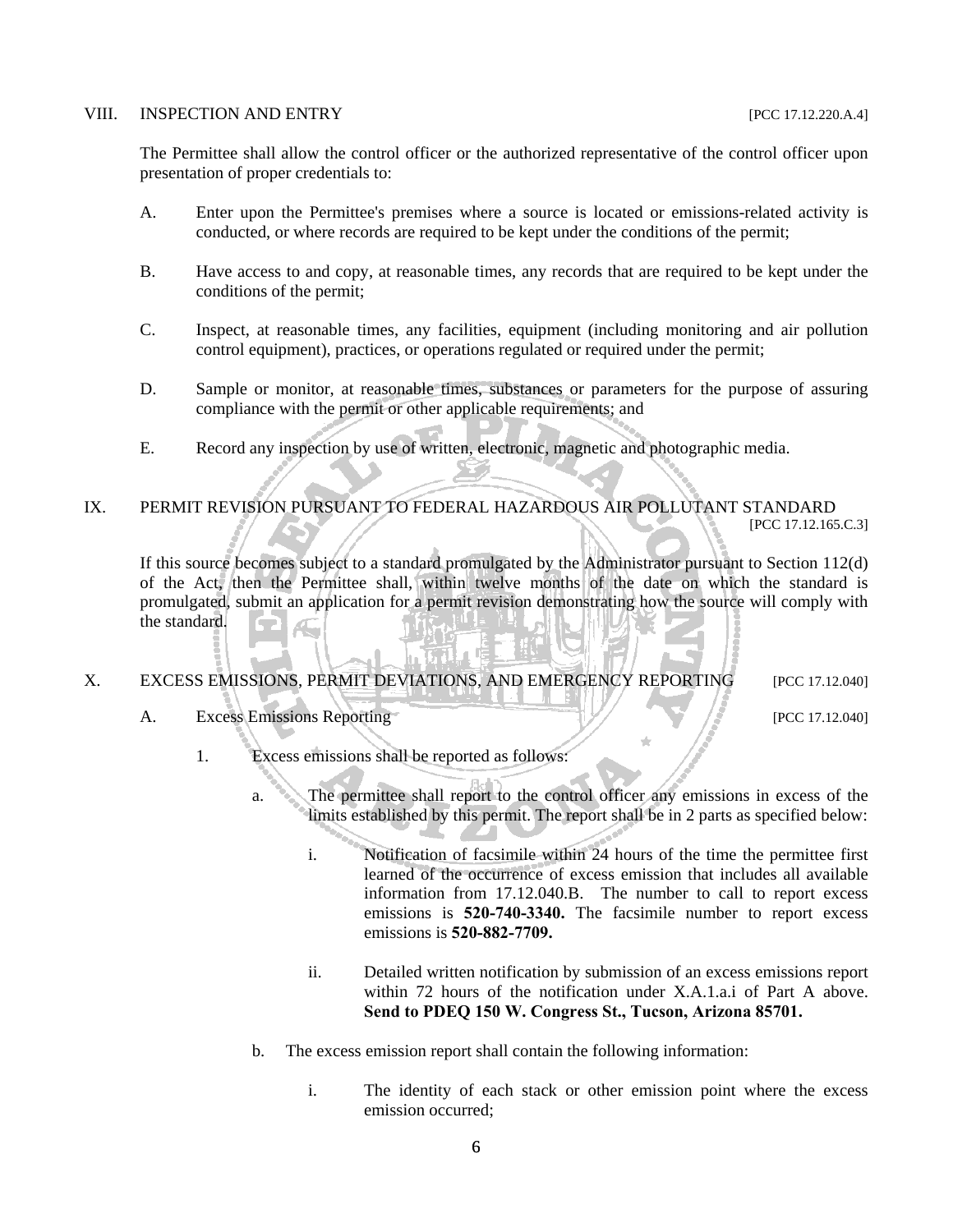- ii. The magnitude of the excess emissions expressed in the units of the applicable emission limitation and the operating data and calculations used in determining the magnitude of the excess emissions;
- iii. The time and duration or expected duration of the excess emissions;
- iv. The identity of the equipment from which the excess emissions emanated;
- v. The nature and cause of the emissions;
- vi. The steps taken, if the excess emissions were the result of a malfunction, to remedy the malfunction and the steps taken or planned to prevent the recurrence of the malfunctions; and

vii. The steps that were or are being taken to limit the excess emissions; If the source's permit contains procedures governing source operation during periods of startup or malfunction and the excess emissions resulted from startup or malfunction, a list of the steps taken to comply with the permit procedures.

2. In the case of continuous or recurring excess emissions, the notification requirements of this Section shall be satisfied if the source provides the required notification after excess emissions are first detected and includes in the notification an estimate of the time the excess emissions will continue. Excess emissions occurring after the estimated time period or changes in the nature of the emissions as originally reported shall require additional notification pursuant to subsections A.1 above.

#### B. Permit Deviations Reporting  $\mathbb{R}$  Permit Deviations Reporting  $\mathbb{R}$  PCC 17.12.185.A.5]

Prompt reporting of deviations from permit requirements, including those attributable to upset conditions as defined in the permit, the probable cause of such deviations, and any corrective actions or preventive measures taken.

C. Emergency Provision [PCC 17.12.185.D]

- 1. An "Emergency" means any situation arising from sudden and reasonably unforeseeable events beyond the control of the source, including acts of God, that requires immediate corrective action to restore normal operation and that causes the source to exceed a technology-based emission limitation under the permit, due to unavoidable increases in emission attributable to the emergency. An emergency shall not include noncompliance to the extent caused by improperly designed equipment, lack of preventive maintenance, careless or improper operation, or operator error.
- 2. An emergency constitutes an affirmative defense to an action brought for noncompliance with the technology-based emission limitations if the conditions of PCC 17.12.180.D.3 are met.
- 3. The affirmative defense of emergency shall be demonstrated through properly signed, contemporaneous operating logs, or other relevant evidence that: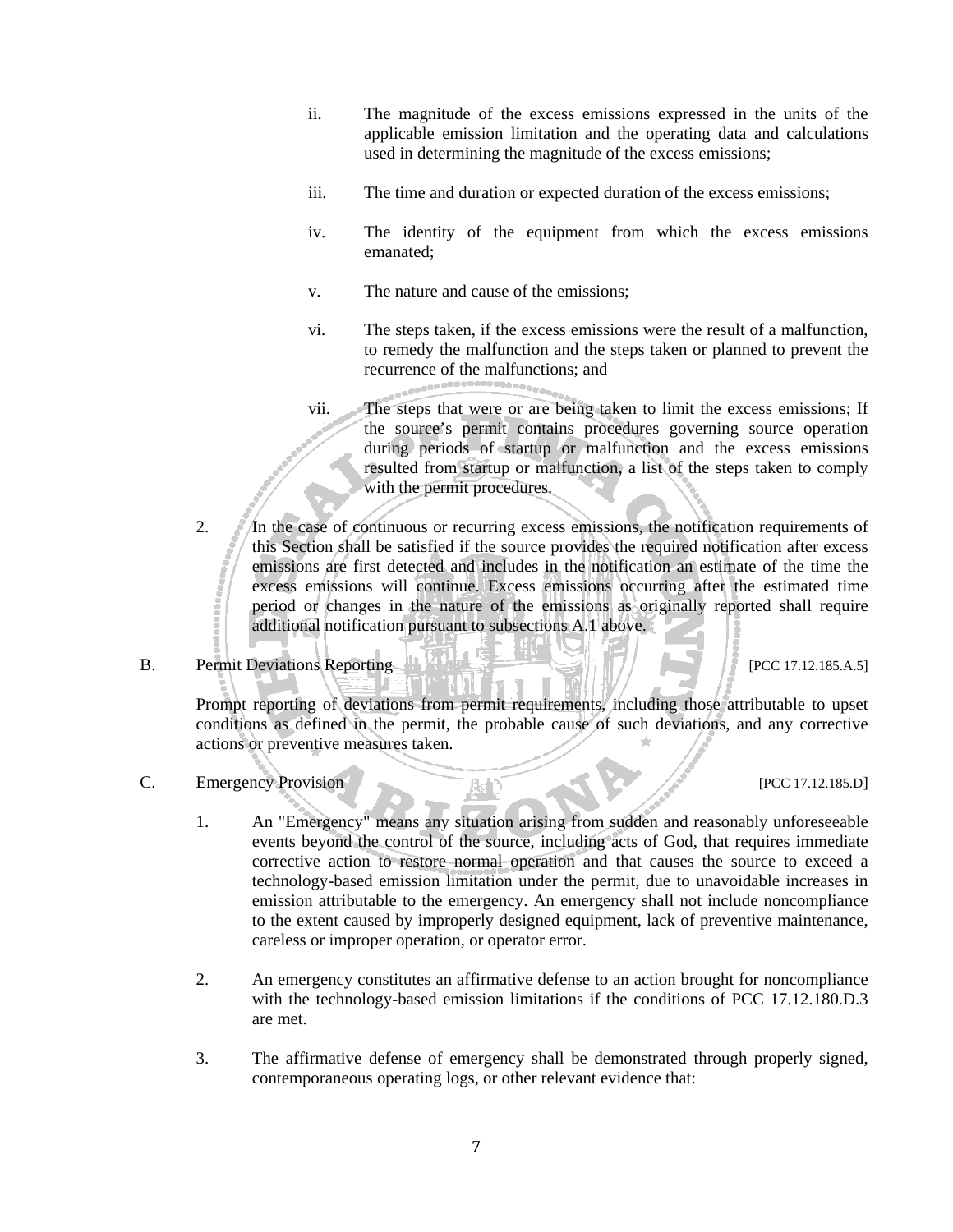- a. An emergency occurred and that the Permittee can identify the cause or causes of the emergency;
- b. At the time of the emergency, the permitted facility was being properly operated;
- c. During the period of the emergency the Permittee took all reasonable steps to minimize levels of emissions that exceeded the emissions standards or other requirements in the permit; and
- d. The Permittee submitted notice of the emergency to the Control Officer by certified mail or hand delivery within two working days of the time when emission limitations were exceeded due to the emergency. This notice shall contain a description of the emergency, any steps taken to mitigate emissions, and corrective action taken.
- 4. In any enforcement proceeding, the permittee seeking to establish the occurrence of an emergency has the burden of proof.
- 5. This provision is in addition to any emergency or upset provision contained in any applicable requirement.
- D. Compliance Schedule (ARS § 49-426.I.5]

 For any excess emission or permit deviation that cannot be corrected with 72 hours, the permittee is required to submit a compliance schedule to the Director within 21 days of such occurrence. The compliance schedule shall include a schedule of remedial measures, including an enforceable sequence of actions with milestones, leading to compliance with the permit terms or conditions that have been violated.

E. Affirmative Defenses for Excess Emissions Due to Malfunctions, Startup, and Shutdown. [PCC 17.12.035]

1. Applicability

This rule establishes affirmative defenses for certain emission in excess of a n emission standard or limitation and applies to all emission standards or limitations except for standards or limitations:

- a. Promulgated pursuant to Sections 111 or 112 of the Act,
- b. Promulgated pursuant to Titles IV or VI of the Clean Air Act,
- c. Contained in any Prevention of Significant Deterioration (PSD) or New Source Review (NSR) permit issued by the U.S. E.P.A., or
- d. Included in a permit to meet the requirements of section 17.16.590.A.5.
- 2. Affirmative Defense for Malfunctions

Emissions in excess of an applicable emission limitation due to malfunction shall constitute a violation. The owner or operator of a source with emissions in excess of an applicable emission limitation due to malfunction has an affirmative defense to a civil or administrative enforcement proceeding based on that violation, other than a judicial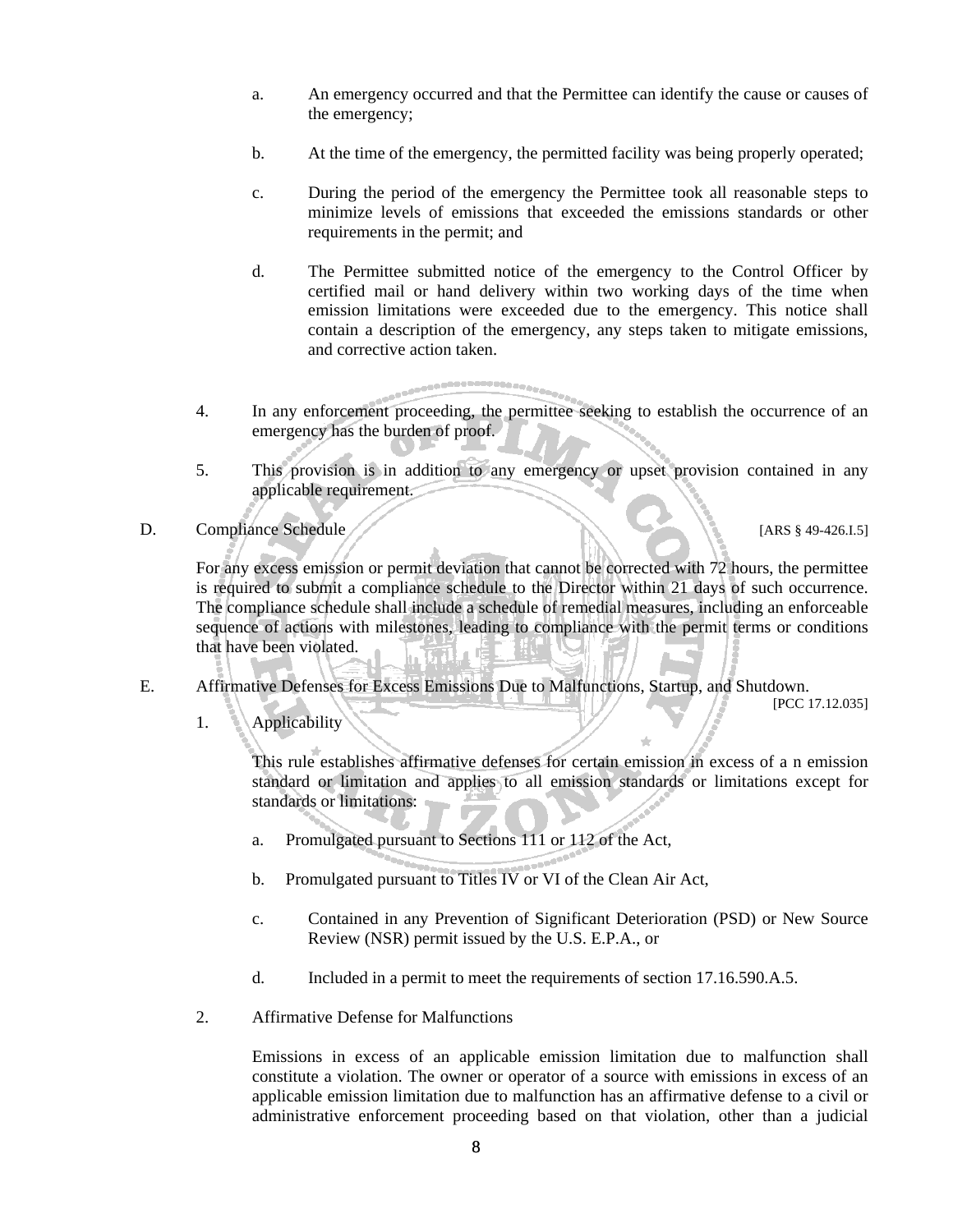action seeking injunctive relief, if the owner or operator of the source has complied with the reporting requirements of XIII.B of this Part and has demonstrated all of the following:

- a. The excess emissions resulted from a sudden and unavoidable breakdown of process equipment or air pollution control equipment beyond the reasonable control of the operator;
- b. The air pollution control equipment, process equipment, or processes were at all times maintained and operated in a manner consistent with good practice for minimizing emissions;
- c. If repairs were required, the repairs were made in an expeditious fashion when the applicable emission limitations were being exceeded. Off-shift labor and overtime were utilized where practicable to ensure that the repairs were made as expeditiously as possible. If off-shift labor and overtime were not utilized, the owner or operator satisfactorily demonstrated that the measures were impracticable;
- d. The amount and duration of the excess emissions (including any bypass operation) were minimized to the maximum extent practicable during periods of such emissions;

 e. All reasonable steps were taken to minimize the impact of the excess emissions on ambient air quality;

f. The excess emissions were not part of a recurring pattern indicative of inadequate<br>design, operation, or maintenance;<br>g. During the period of excess emissions there were no exceedances of the relevant design, operation, or maintenance;

During the period of excess emissions there were no exceedances of the relevant ambient air quality standards established in PCC Chapter 17.08 that could be attributed to the emitting source;

 h. The excess emissions did not stem from any activity or event that could have been foreseen and avoided, or planned, and could not have been avoided by better operations and maintenance practices;

- i. All emissions monitoring systems were kept in operation if at all practicable; and
- j. The owner or operator's actions in response to the excess emissions were documented by contemporaneous records.
- 3. Affirmative Defense for Startup and Shutdown
	- a. Except as provided in XI.C.2, and unless otherwise provided for in the applicable requirement, emissions in excess of an applicable emission limitation due to startup and shutdown shall constitute a violation. The owner or operator of a source with emissions in excess of an applicable emission limitation due to startup and shutdown has an affirmative defense to a civil or administrative enforcement proceeding based on that violation, other than a judicial action seeking injunctive relief, if the owner or operator of the source has complied with the reporting requirements of XIII.B of Part A and has demonstrated all of the following: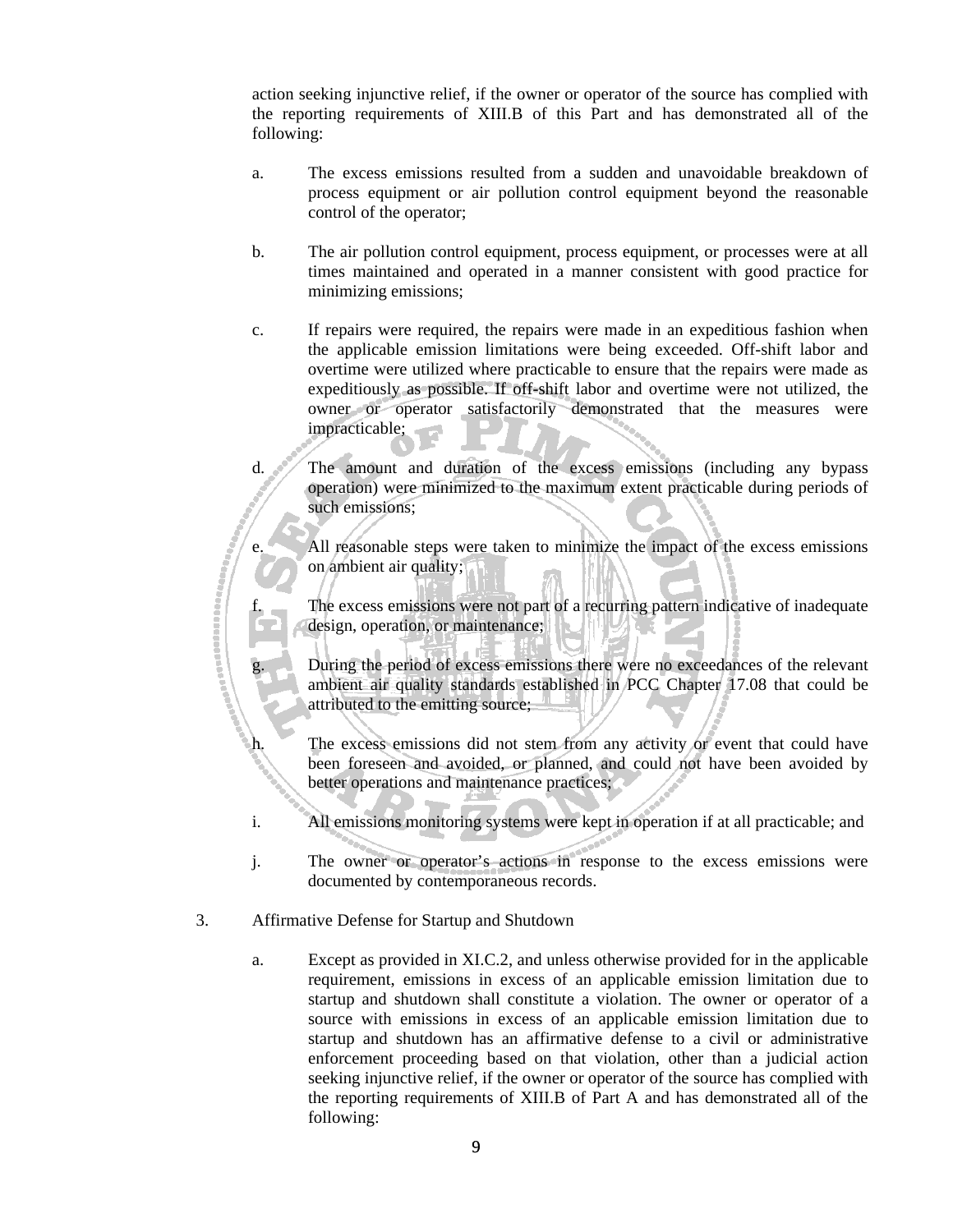- i. The excess emissions could not have been prevented through careful and prudent planning and design;
- ii. If the excess emissions were the result of a bypass of control equipment, the bypass was unavoidable to prevent loss of life, personal injury, or severe damage to air pollution control equipment, production equipment, or other property;
- iii. The source's air pollution control equipment, process equipment, or processes were at all times maintained and operated in a manner consistent with good practice for minimizing emissions;
- iv. The amount and duration of the excess emissions (including any bypass operation) were minimized to the maximum extent practicable during periods of such emissions;

 v. All reasonable steps were taken to minimize the impact of the excess emissions on ambient air quality;

During the period of excess emissions there were no exceedances of the relevant ambient air quality standards established in PCC Chapter 17.08 that could be attributed to the emitting source;

 vii. All emissions monitoring systems were kept in operation if at all practicable; and

viii. The Permittee's actions in response to the excess emissions were documented by contemporaneous records. documented by contemporaneous records.

If excess emissions occur due to a malfunction during routine startup and shutdown, then those instances shall be treated as other malfunctions subject to XI.B of Part A.

4. Affirmative Defense for Malfunctions During Scheduled Maintenance

If excess emissions occur due to a malfunction during scheduled maintenance, then those instances will be treated as other malfunctions subject to XI.B of Part A.

5. Demonstration of Reasonable and Practicable Measures

For an affirmative defense under XI.B or C, the owner or operator of the source shall demonstrate, through submission of the data and information required by this Section and XII.B, that all reasonable and practicable measures within the owner or operator's control were implemented to prevent the occurrence of the excess emissions.

#### XI. RECORDKEEPING REQUIREMENTS [PCC 17.12.185.A.4]

- A. The Permittee shall keep records of all required monitoring information including, but not limited to, the following:
	- 1. The date, place as defined in the permit, and time of sampling or measurements;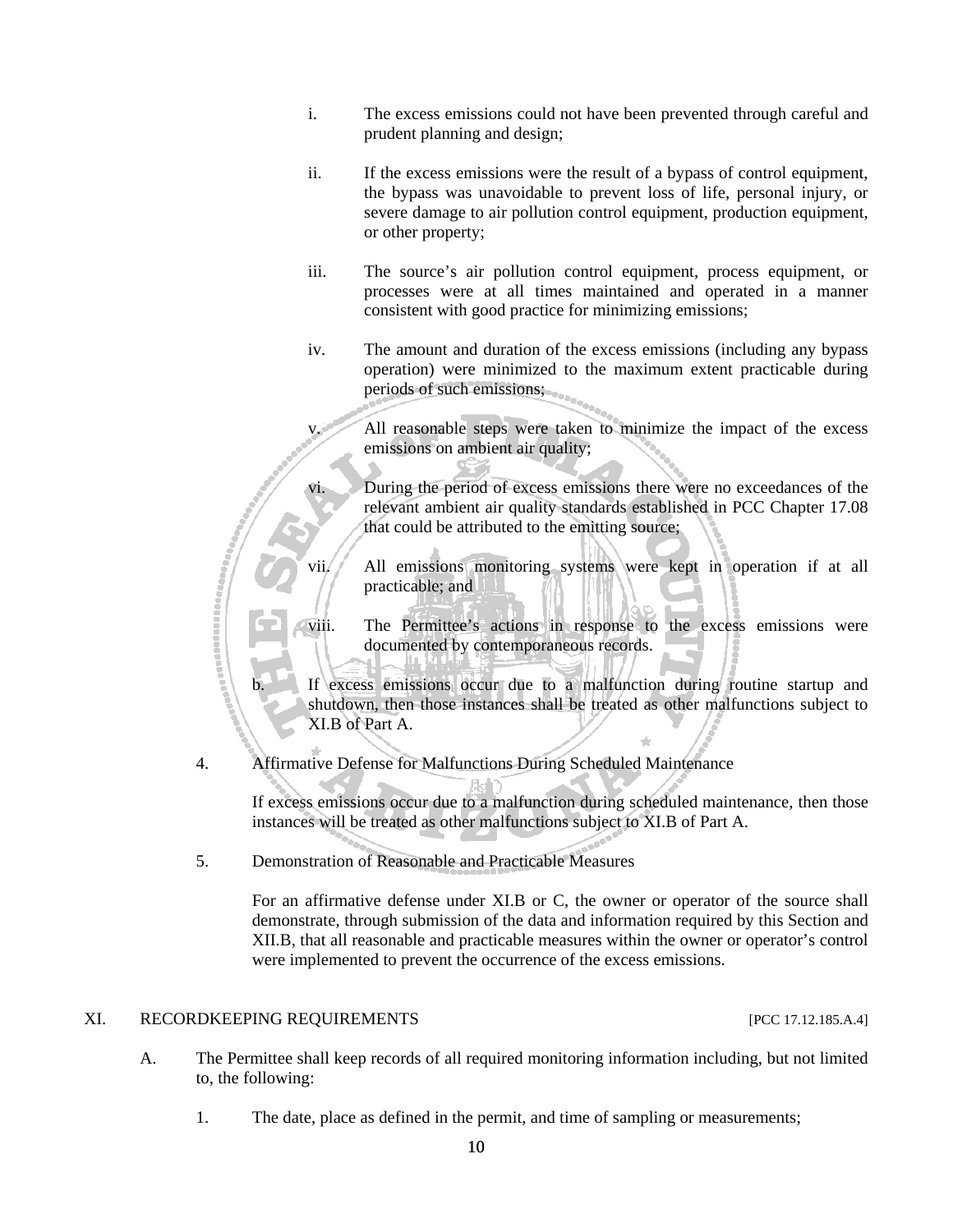- 2. The date(s) analyses were performed;
- 3. The name of the company or entity that performed the analyses;
- 4. A description of the analytical techniques or methods used;
- 5. The results of such analyses; and
- 6. The operating conditions as existing at the time of sampling or measurement.
- B. The Permittee shall retain records of all required monitoring data and support information for a period of at least 5 years from the date of the monitoring sample, measurement, report, or application. Support information includes all calibration and maintenance records and all original strip-chart recordings for continuous monitoring instrumentation, and copies of all reports required by the permit.
- C. All required records shall be maintained either in an unchangeable electronic format or in a handwritten logbook utilizing indelible ink.

#### XII. REPORTING REQUIREMENTS [PCC 17.12.185.A.5]

The Permittee shall comply with all of the reporting requirements of this permit. These include all of the following:

- A. Excess emission; permit deviation, and emergency reports.
- B. Performance test results.
- C. Reporting requirements listed in Part "B" of this permit.

#### XIII. DUTY TO PROVIDE INFORMATION [PCC 17.12.165.G & PCC 17.12.185.A.7.e]

- A. The Permittee shall furnish to the control officer, within a reasonable time, any information that the control officer may request in writing to determine whether cause exists for revising, revoking and reissuing, or terminating the permit or to determine compliance with the permit. Upon request, the Permittee shall also furnish to the control officer copies of records required to be kept by the permit. For information claimed to be confidential, the Permittee, for Class I sources, shall furnish an additional copy of such records directly to the Administrator along with a claim of confidentiality.
- B. If the Permittee has failed to submit any relevant facts or if the Permittee has submitted incorrect information in the permit application, the Permittee shall, upon becoming aware of such failure or incorrect submittal, promptly submit such supplementary facts or corrected information.

#### XIV. PERMIT AMENDMENT OR REVISION [PCC 17.12.245, PCC 17.12.255 & PCC 17.12.260]

The Permittee shall apply for a permit amendment or revision for changes to the facility which do not qualify for a facility change without revision under Section XVI, as follows: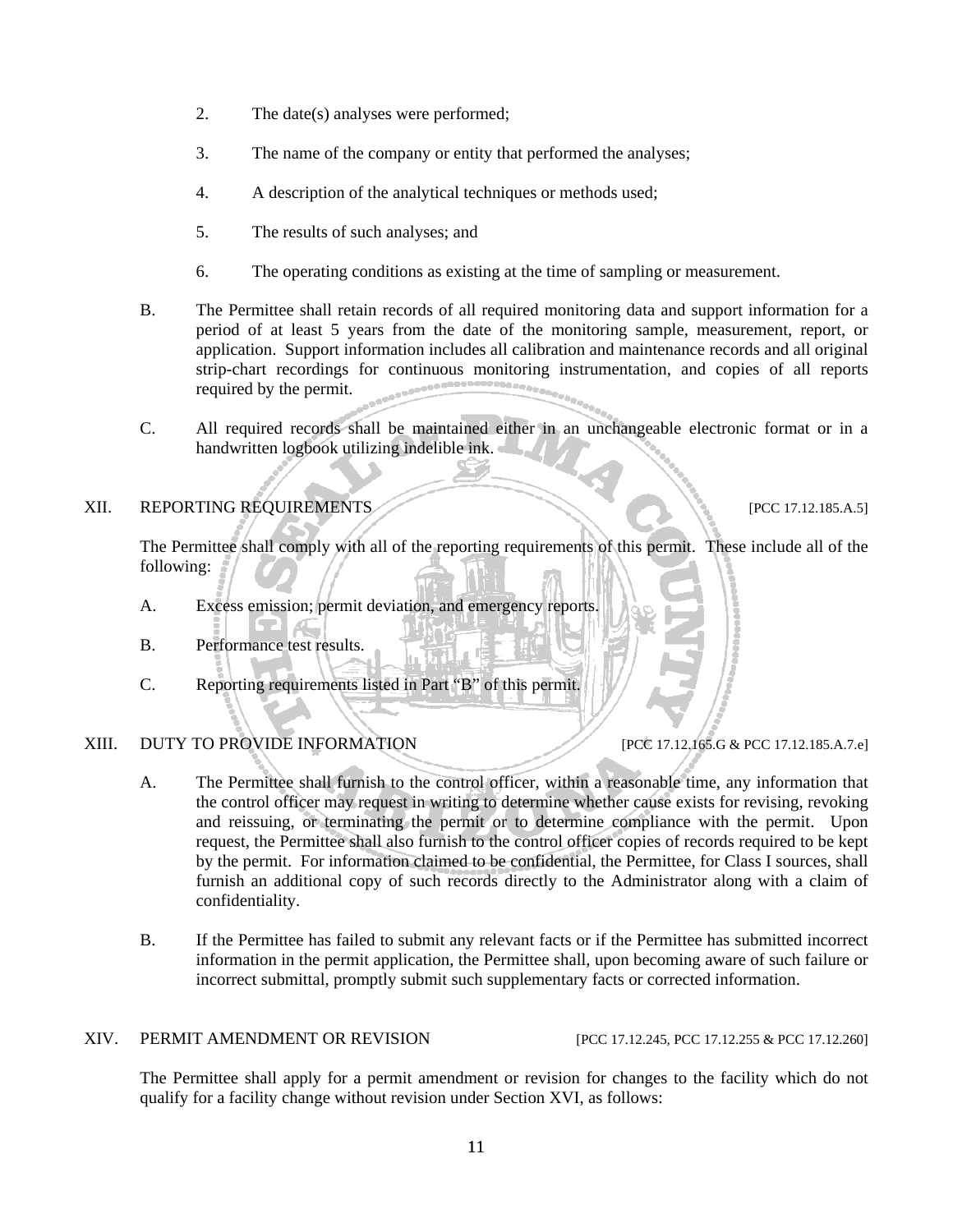- A. Administrative Permit Amendment (PCC 17.12.245.);
- B. Minor Permit Revision (PCC 17.12.255.);
- C. Significant Permit Revision (PCC 17.12.260.).

The applicability and requirements for such action are defined in the above referenced regulations.

#### XV. FACILITY CHANGES WITHOUT PERMIT REVISION [PCC 17.12.240]

- A. Except for a physical change or change in the method of operation at a Class II source requiring a permit revision under 17.12.235, or a change subject to logging or notice requirements in subsection (B) or (C), a change at a Class II source shall not be subject to revision, notice, or logging requirements under this Chapter.
- B. Except as otherwise provided in the conditions applicable to an emissions cap created under 17.12.195, the following changes may be made if the source keeps onsite records of the changes according to subsection (I) below:
	- 1. Implementing an alternative operating scenario, including raw material changes;
	- 2. Changing process equipment, operating procedures, or making any other physical change if the permit requires the change to be logged;
	- 3. Engaging in any new insignificant activity listed in 17.04.340(113)(a) through (i) but not listed in the permit;
	- 4. Replacing an item of air pollution control equipment listed in the permit with an identical (same model, different serial number) item. The Control Officer may require verification of efficiency of the new equipment by performance tests; and
	- 5. A change that results in a decrease in actual emissions if the source wants to claim credit for the decrease in determining whether the source has a net emissions increase for any purpose. The logged information shall include a description of the change that will produce the decrease in actual emissions. A decrease that has not been logged is creditable only if the decrease is quantifiable, enforceable, and otherwise qualifies as a creditable decrease.
- C. Except as provided in the conditions applicable to an emissions cap created under 17.12.195, the following changes may be made if the source provides written notice to the Department in advance of the change as provided below:
	- 1. Replacing an item of air pollution control equipment listed in the permit with one that is not identical but that is substantially similar and has the same or better pollutant removal efficiency: seven days. The Control Officer may require verification of efficiency of the new equipment by performance tests;
	- 2. A physical change or change in the method of operation that increases actual emissions more than 10% of the major source threshold for any conventional pollutant but does not require a permit revision: seven days;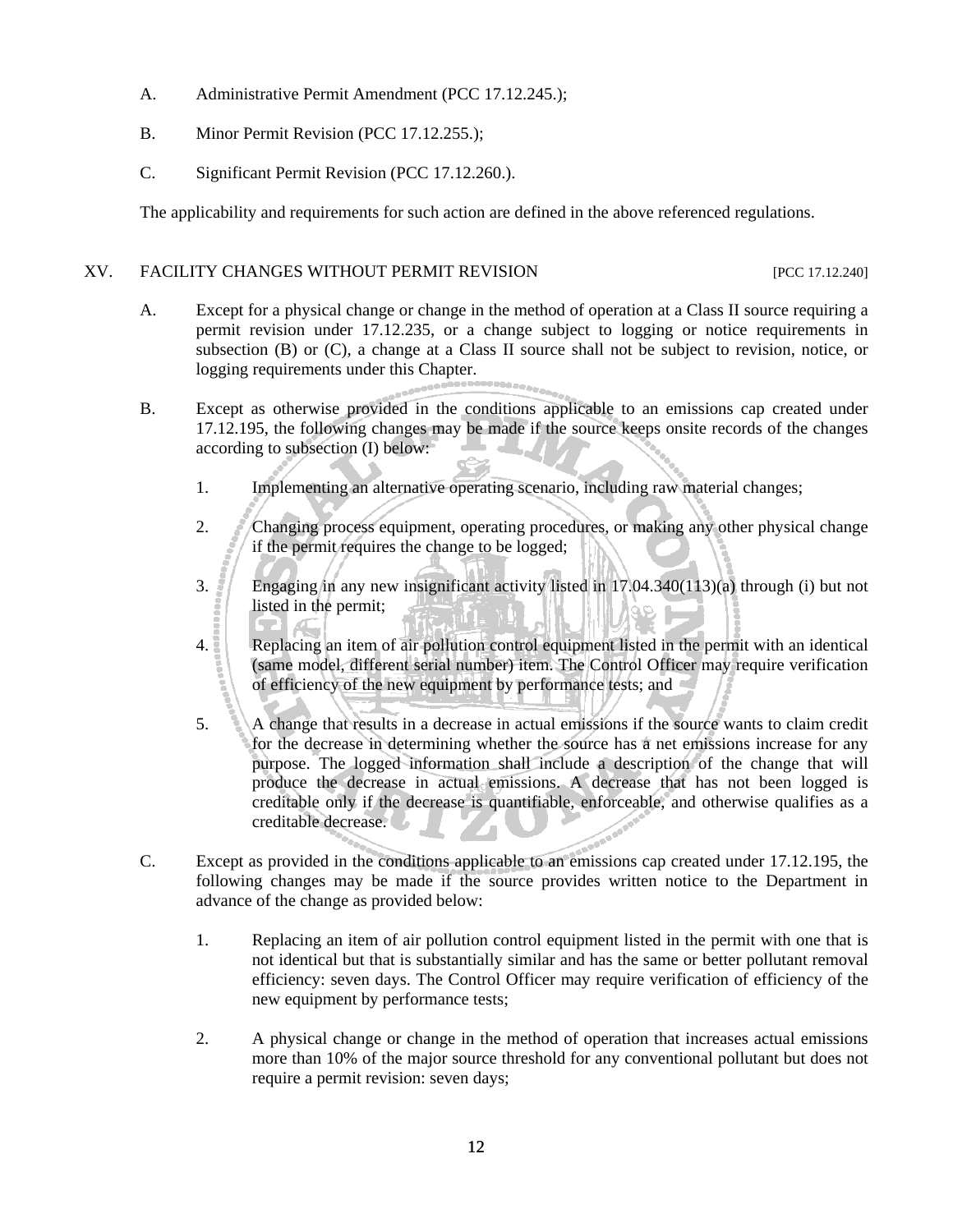- 3. Replacing an item of air pollution control equipment listed in the permit with one that is not substantially similar but that has the same or better efficiency: 30 days. The Control Officer may require verification of efficiency of the new equipment by performance tests;
- 4. A change that would trigger an applicable requirement that already exists in the permit: 30 days unless otherwise required by the applicable requirement;
- 5. A change that amounts to reconstruction of the source or an affected facility: seven days. For purposes of this subsection, reconstruction of a source or an affected facility shall be presumed if the fixed capital cost of the new components exceeds 50% of the fixed capital cost of a comparable entirely new source or affected facility and the changes to the components have occurred over the 12 consecutive months beginning with commencement of construction; and
- 6. A change that will result in the emissions of a new regulated air pollutant above an applicable regulatory threshold but that does not trigger a new applicable requirement for that source category: 30 days. For purposes of this requirement, an applicable regulatory threshold for a conventional air pollutant shall be 10% of the applicable major source threshold for that pollutant.
- D. For each change under subsection (C), the written notice shall be by certified mail or hand delivery and shall be received by the Control Officer the minimum amount of time in advance of the change. Notifications of changes associated with emergency conditions, such as malfunctions necessitating the replacement of equipment, may be provided with less than required notice, but must be provided as far in advance of the change, or if advance notification is not practicable, as soon after the change as possible. The written notice shall include:
	- 1. When the proposed change will occur,
	- 2. A description of the change,
	- 3. Any change in emissions of regulated air pollutants, and
	- 4. Any permit term or condition that is no longer applicable as a result of the change.
- E A source may implement any change in subsection (C) without the required notice by applying for a minor permit revision under 17.12.255 and complying with 17.12.255 (D)(2) and (G).
- F. The permit shield described in 17.12.310 shall not apply to any change made under this Section, other than implementation of an alternate operating scenario under subsection (B)(1).
- G. Notwithstanding any other part of this Section, the Control Officer may require a permit to be revised for any change that, when considered together with any other changes submitted by the same source under this Section over the term of the permit, constitutes a change under 17.12.235(A).
- H. If a source change is described under both subsections (B) and (C), the source shall comply with subsection (C). If a source change is described under both subsections (C) and 17.12.235(B), the source shall comply with  $17.12.235(B)$ .
- I. A copy of all logs required under subsection (B) shall be filed with the Control Officer within 30 days after each anniversary of the permit issue date. If no changes were made at the source requiring logging, a statement to that effect shall be filed instead.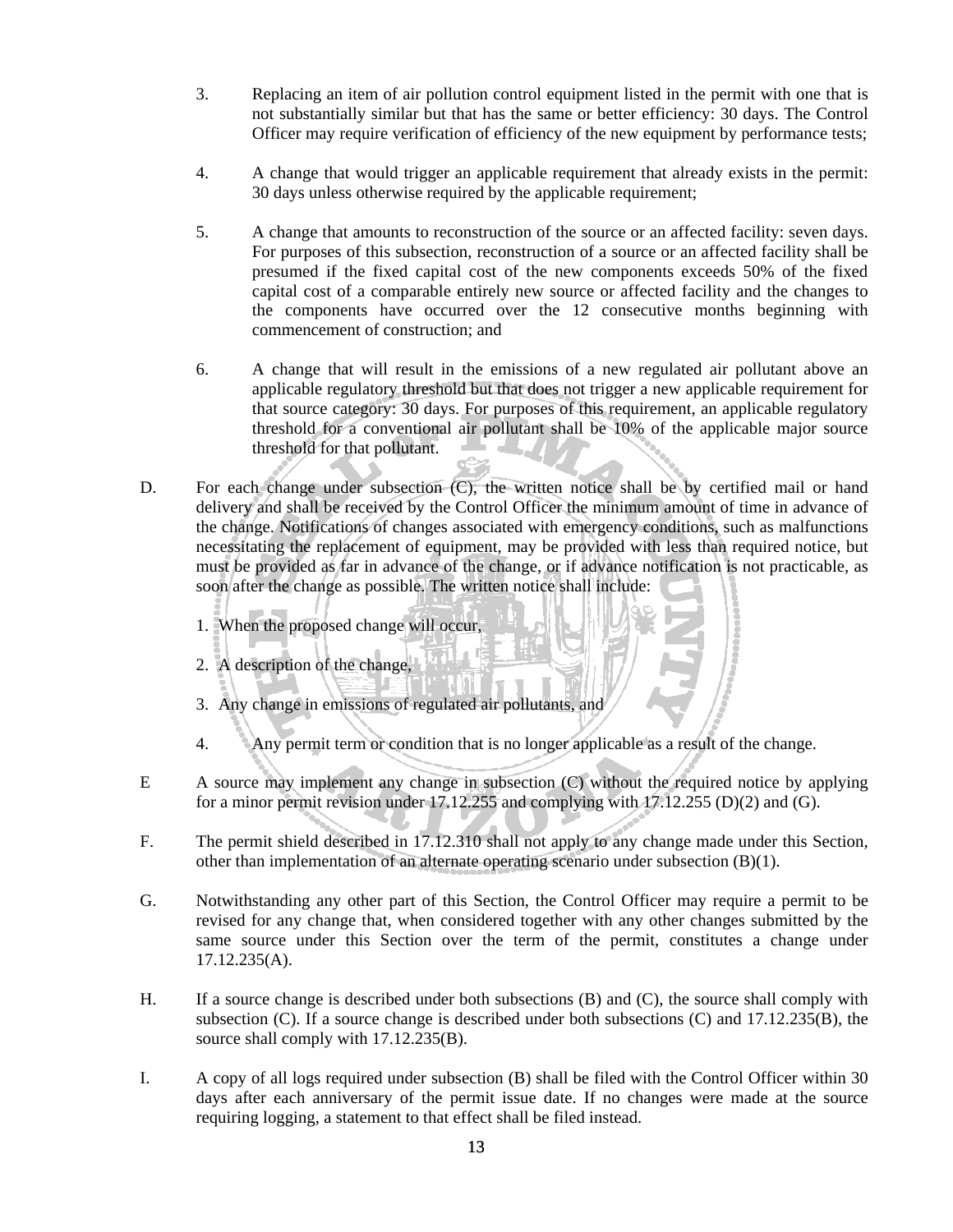#### J. Logging Requirements

- 1. Each log entry required by a change under 17.12.240 (B) shall include at least the following information:
	- a. A description of the change, including:
		- i. A description of any process change.
		- ii. A description of any equipment change, including both old and new equipment descriptions, model numbers and serial numbers, or any other unique equipment number.
		- iii. A description of any process material change.
	- b. The date and time that the change occurred.
	- c. The provision of 17.12.240(B) that authorizes the change to be made with logging.
	- d. The date the entry was made and the first and last name of the person making the entry.
- 2. Logs shall be kept for five years from the date created. Logging shall be performed in indelible ink in a bound log book with sequentially numbered pages, or in any other form, including electronic format, approved by the Control Officer.

#### XVI. TESTING REQUIREMENTS  $\|\cdot\|$  if  $\|\cdot\|$  if  $\|\cdot\|$  if  $\|\cdot\|$

A. Operational Conditions During Testing

A.,

Tests shall be conducted while the unit is operating at full load under representative operational conditions unless other conditions are required by the applicable test method or in this permit. With prior written approval from the control officer, testing may be performed at a lower rate. Operations during start-up, shutdown, and malfunction (as defined in PCC 17.04.340.A.) shall not constitute representative operational conditions unless otherwise specified in the applicable requirement. **Album** 

- B. Tests shall be conducted and data reduced in accordance with the test methods and procedures contained in the Arizona Testing Manual unless modified by the Director pursuant to A.A.C. R18-2-312.B.
- C. Test Plan

At least 14 calendar days prior to performing a test, the Permittee shall submit a test plan to the control officer, in accordance with PCC 17.12.050.B. and the Arizona Testing Manual.

D. Stack Sampling Facilities

The Permittee shall provide or cause to be provided, performance testing facilities as follows: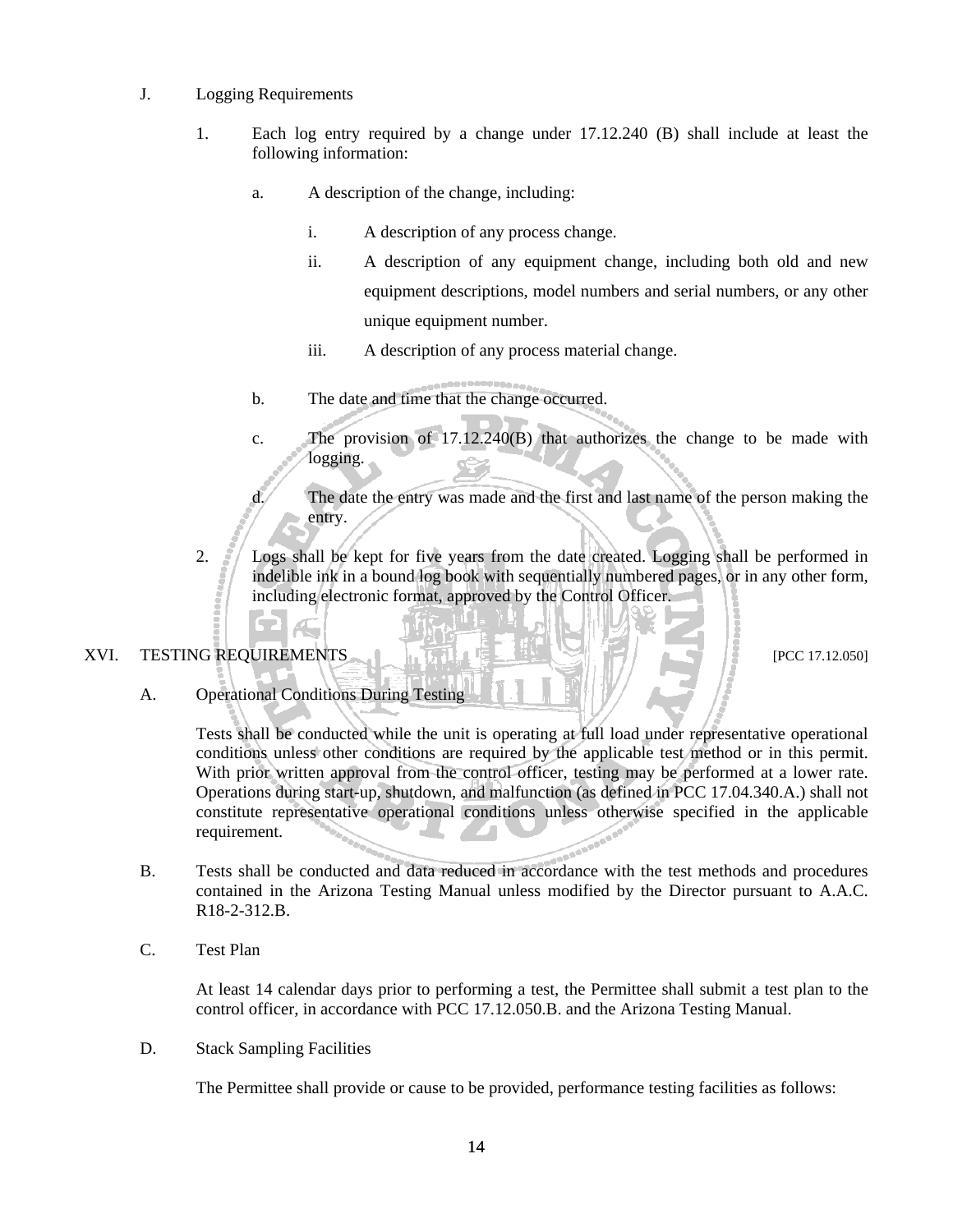- 1. Sampling ports adequate for test methods applicable to the facility;
- 2. Safe sampling platforms;
- 3. Safe access to sampling platforms; and
- 4. Utilities for sampling and testing equipment.
- E. Interpretation of Final Results

Each performance test shall consist of three separate runs using the applicable test method. Each run shall be conducted for the time and under the conditions specified in the applicable standard. For the purpose of determining compliance with an applicable standard, the arithmetic means of results of the three runs shall apply. In the event that a sample is accidentally lost or conditions occur in which one of the three runs is required to be discontinued because of forced shutdown, failure of an irreplaceable portion of the sample train, extreme meteorological conditions, or other circumstances beyond the Permittee's control, compliance may, upon the Director's approval, be determined using the arithmetic mean of the results of the other two runs. If the Director or the Director's designee is present, tests may only be stopped with the Director's or such designee's approval. If the Director or the Director's designee is not present, tests may only be stopped for good cause.

F. Report of Final Test Results

A.,

A written report of the results of all performance tests shall be submitted to the control officer within 30 days after the test is performed. The report shall be submitted in accordance with the Arizona Testing Manual and PCC 17.12.050.A.

#### XVII. PROPERTY RIGHTS  $\left| \frac{1}{2} \right| \leq 1$

This permit does not convey any property rights of any sort, or any exclusive privilege.

#### XVII. SEVERABILITY CLAUSE [PCC 17.12.185.A.6]

The provisions of this permit are severable. If any provision of this permit is held invalid, the remainder of this permit shall not be affected thereby.

# IX. PERMIT SHIELD [PCC 17.12.310]

Compliance with the conditions of this permit shall be deemed compliance with the applicable requirements identified in Part "C" of this permit. The permit shield shall not apply to any change made pursuant to Section XV.B of this Part and Section XVI of this Part.

#### XX. ACCIDENT PREVENTION REQUIREMENTS UNDER THE CLEAN AIR ACT (CAA Section 112(r))

Should this stationary source, as defined in 40 CFR Section 68.3, become subject to the accidental release prevention regulations in Part 68, then the Permittee shall submit a risk management plan (RMP) by the date specified in Section 68.10 and shall certify compliance with the requirements of Part 68 as part of the semiannual compliance certification as required by 40 CFR Part 70 and Part "B" of this permit.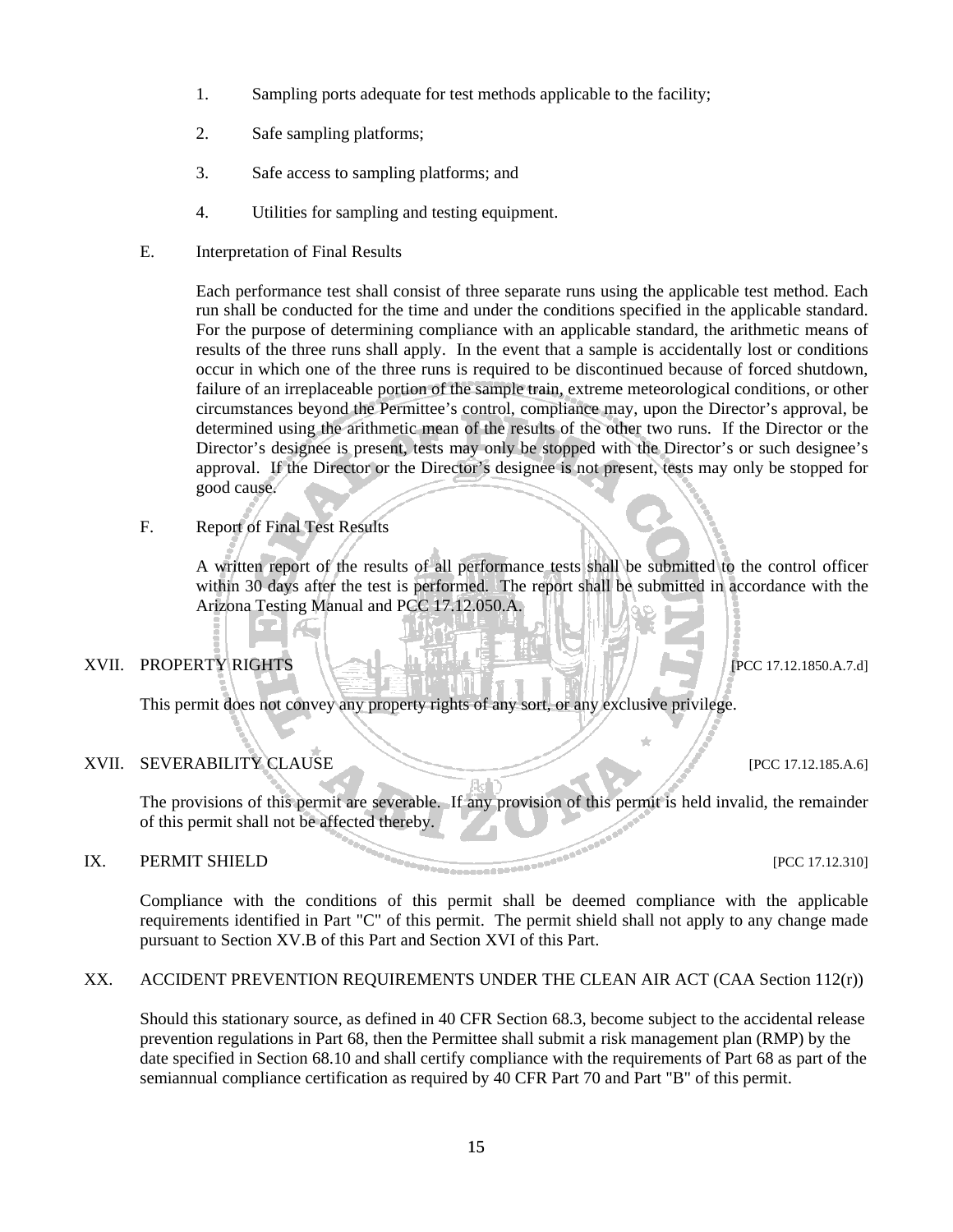#### **Summary of Permit Requirements (References to PCC are references to Title 17 of the Pima County Code)**

## **(This table is not enforceable and is for references purposes only. The enforceable terms and conditions of this permit are contained in Parts "A" and "B")**

العهيب

| <b>Emission Unit</b>                  | Pollutants<br>Emitted                          | Control<br>Measures | <b>Emission Limits/Standards</b>                                                                                                                         | Monitoring                                                                                                                                                                                                                                                                                                | Recordkeeping                                                                                                                                                                                                           | Reporting                  | Testing<br>Frequency/Methods                                                                                                                                                                                                                                                                                                                                 |
|---------------------------------------|------------------------------------------------|---------------------|----------------------------------------------------------------------------------------------------------------------------------------------------------|-----------------------------------------------------------------------------------------------------------------------------------------------------------------------------------------------------------------------------------------------------------------------------------------------------------|-------------------------------------------------------------------------------------------------------------------------------------------------------------------------------------------------------------------------|----------------------------|--------------------------------------------------------------------------------------------------------------------------------------------------------------------------------------------------------------------------------------------------------------------------------------------------------------------------------------------------------------|
| <b>Boilers</b> (Natural Gas<br>Fired) | $PM_{10}$<br>$SO_x$<br>NO <sub>x</sub><br>CO   | None                | $E=1.02 Q^{0.769}$<br>Limit Opacity $\leq$ 20% from point<br>sources<br>No visible emissions beyond<br>property line.<br>Fuel sulfur content limitation. | Demonstration to show<br>compliance with<br>emission limit when<br>required by the Control<br>Officer.<br>Quarterly observation<br>of exhaust stacks for<br>visible emissions.<br>Compliance with<br>visibility<br>determination.<br>Demonstration that<br>pipeline quality gas is<br>fired in equipment. | Visible emissions<br>observations and if<br>required corrective<br>actions undertaken.<br>Maintain all<br>documentation<br>showing compliance<br>with fuel limitation<br>monitoring.                                    | (See General<br>Standards) | When required, EPA<br>Test Method 5 shall<br>be used to monitor<br>compliance with<br>particulate matter<br>standard.<br>When required, EPA<br>Test Method 9 shall<br>be used to monitor<br>compliance with the<br>opacity standard.<br>When required, EPA<br>Test Method 6 shall<br>be used to monitor<br>compliance with the<br>sulfur dioxide<br>standard |
| Boilers (Fuel Oil Fired)              | $PM_{10}$<br>$SO_{x}$<br>NO <sub>x</sub><br>CO | None                | (As for natural gas fired boilers)<br>Operational Limitation 5580 hrs/yr<br>when firing fuel oil.<br><b>Pagagonesser</b>                                 | (As for natural gas<br>fired boilers)<br>Install and maintain a<br>non-resetable hour<br>meter on each boiler.                                                                                                                                                                                            | (As for natural gas<br>fired boilers)<br>Monitor and record the<br>monthly hour totals of<br>operation for each<br>boiler.<br>Monitor and record the<br>rolling monthly hour<br>totals of operation for<br>each boiler. | (See General<br>Standards) | (As for natural gas<br>fired boilers)                                                                                                                                                                                                                                                                                                                        |

Summary of permit requirements continued on page 16.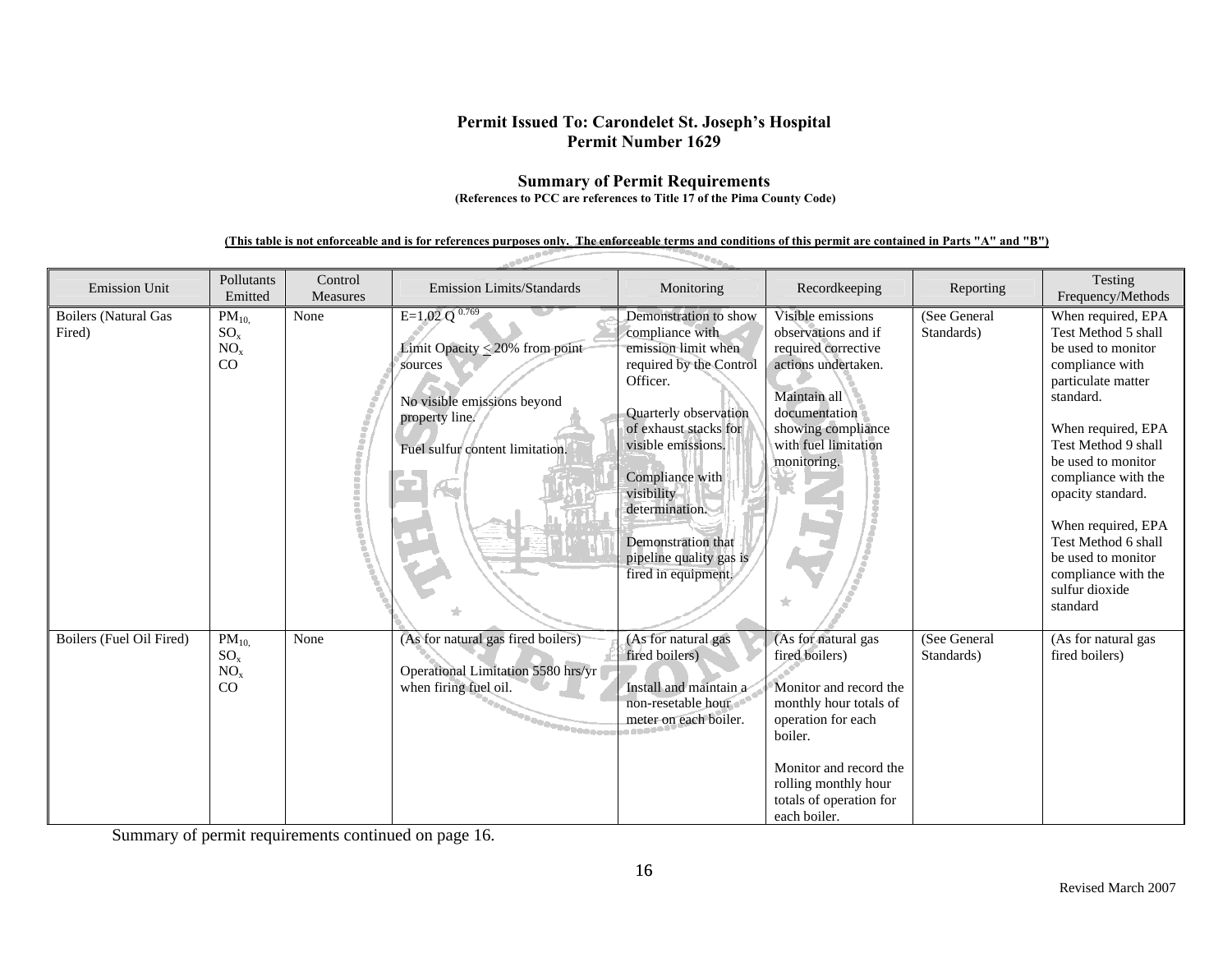|  |  | Summary of permit requirements continued: |  |
|--|--|-------------------------------------------|--|
|--|--|-------------------------------------------|--|

| <b>Emission Unit</b>                                     | Pollutants<br>Emitted                          | Control<br><b>Measures</b>                                                                                                        | <b>Emission Limits/Standards</b>                                                                                                                                                                                                                                                                                                                                                     | Monitoring                                                                                                                                                | Recordkeeping                                                                                                                                                                                                                                                                                                                                | Reporting                                                                                                                                                                                               | Testing<br>Frequency/Methods                                                                                                                                                                                                                                                                                                                                                                                                                       |
|----------------------------------------------------------|------------------------------------------------|-----------------------------------------------------------------------------------------------------------------------------------|--------------------------------------------------------------------------------------------------------------------------------------------------------------------------------------------------------------------------------------------------------------------------------------------------------------------------------------------------------------------------------------|-----------------------------------------------------------------------------------------------------------------------------------------------------------|----------------------------------------------------------------------------------------------------------------------------------------------------------------------------------------------------------------------------------------------------------------------------------------------------------------------------------------------|---------------------------------------------------------------------------------------------------------------------------------------------------------------------------------------------------------|----------------------------------------------------------------------------------------------------------------------------------------------------------------------------------------------------------------------------------------------------------------------------------------------------------------------------------------------------------------------------------------------------------------------------------------------------|
| <b>Emergency Generators</b>                              | $PM_{10}$<br>$SO_{x}$<br>NO <sub>x</sub><br>CO | None.<br>(Each generator<br>is limited to no<br>more than 500<br>hours of<br>operation in any<br>12 consecutive<br>month period.) | E=1.02 Q $^{0.769}$<br>Limit Opacity $\leq 40\%$ from point<br>sources<br>Limit Opacity $\leq 60$ % for $\leq 10$ minutes<br>when cold startup or under accelerated<br>load.<br>Sulfur dioxide emission limitation<br><1.0 lb/MMBtu.<br>Fuel limited to low sulfur diesel fuel<br>$(<0.9 %$ by weight sulfur)<br>500-hour operational limitation per 12<br>consecutive month period. | Quarterly observation<br>of exhaust stacks for<br>visible emissions<br>Install and maintain a<br>non-resetable engine<br>hour meter on each<br>generator. | Monitor and record the<br>monthly hour totals of<br>operation for each engine.<br>Monitor and record the<br>rolling monthly hour totals<br>of operation for each<br>engine.<br>Maintain operational log<br>for each generator as<br>identified in the permit.<br>Maintain operational log<br>of the visible emission<br>observation results. | Report any daily<br>period during which<br>the sulfur content of<br>the fuel being fired<br>is greater than 0.8%.<br>(See also General<br>Standards)                                                    | <b>EPA Test Method 9</b><br>may be used to<br>monitor compliance<br>with the opacity<br>standard.<br>When required, EPA<br>test Method 5 shall be<br>used to monitor<br>compliance with the<br>particulate matter<br>standard.<br>EPA test Method 6<br>shall be used to<br>monitor compliance<br>with the sulfur dioxide<br>standard.<br>ASTM D-129-91 or an<br>equivalent shall be<br>used to determine the<br>sulfur content of liquid<br>fuels. |
| <b>General Standards</b><br>Source Wide<br>Requirements. | None                                           | None                                                                                                                              | Limit odor from equipment so as not<br>to cause air pollution. Application of<br>good modern practices to control odor.<br><b>BOODDOODDOODDOODDOODDO</b>                                                                                                                                                                                                                             | None                                                                                                                                                      | Permit posting and<br>location and retention of<br>all records.                                                                                                                                                                                                                                                                              | Excess emissions<br>and permit<br>deviations.<br>Semiannual<br>summary reports of<br>required monitoring.<br>Annual compliance<br>certification reports.<br>Emissions inventory<br>reports as required. |                                                                                                                                                                                                                                                                                                                                                                                                                                                    |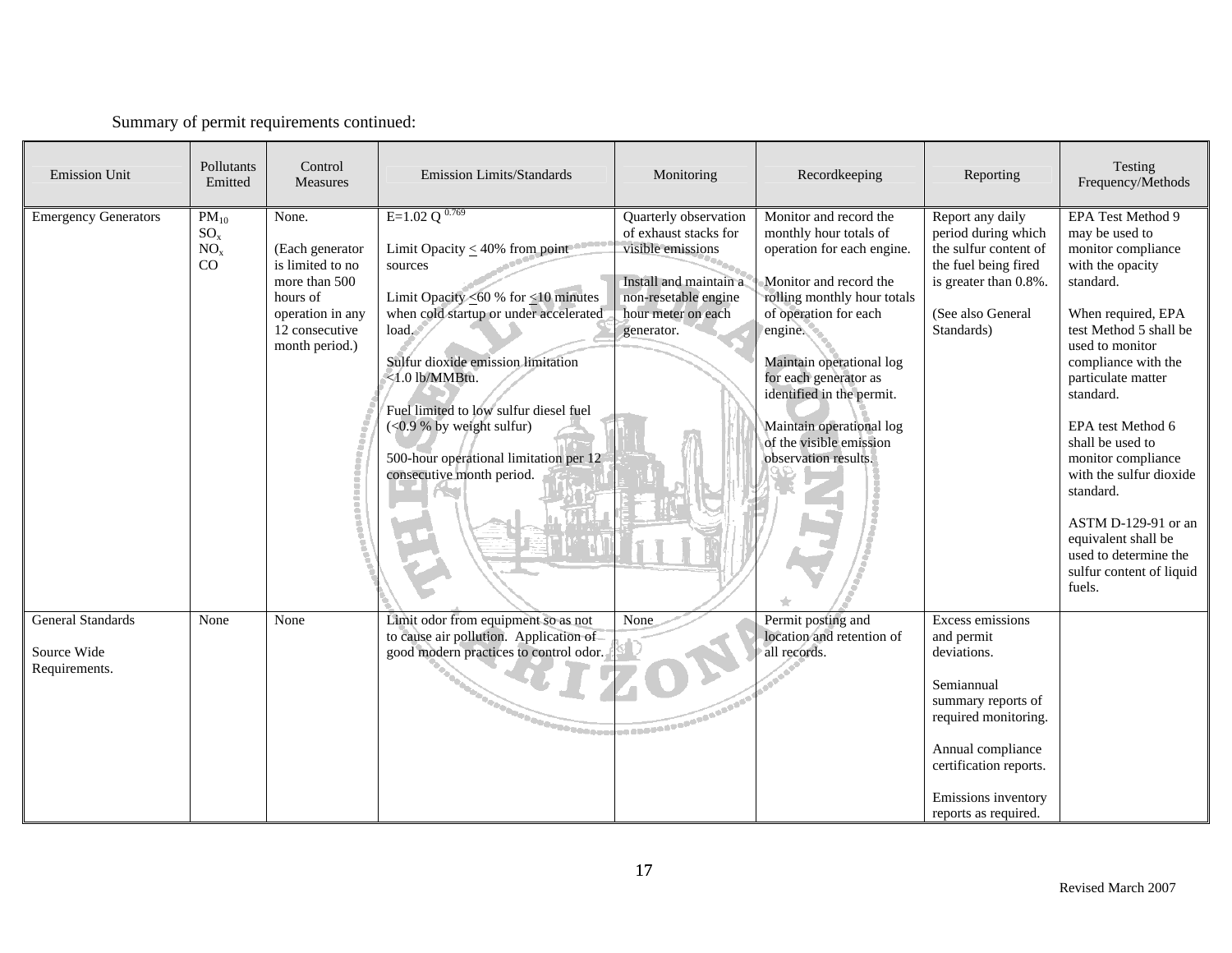#### **Part "B": SPECIFIC CONDITIONS**

#### **I. Applicability**

This Part contains requirements that apply to the boilers and emergency generators at the facility. Applicable regulations include the Pima County State Implementation Plan (SIP) and Title 17 of the Pima County Code (PCC). A complete list of applicable requirements may be found in Part C and a list of applicable equipment may be found in Part D.

This is a five-year permit for a synthetic minor, Class III source.

#### **II. Emission Limits and Standards**

A. Dual Fuel Fired Boilers

The provisions of this Section are applicable to equipment subject to the Pima County SIP and Title 17 of the PCC, as such in Part "D" Table 1 of this permit.

1. Particulate Matter Standard

The Permittee shall not cause, allow or permit the emission of particulate matter, caused by combustion of fuel, from any fuel burning operation having a heat input rate of 4200 million Btu per hour or less, in excess of the amounts calculated by the following equation:

[PCC 17.16.165.C.1]

where:

 $E =$  the maximum allowable particulate emissions rate in pounds-mass per hour.  $Q =$  the heat input in million Btu per hour.

 $E = 1.02 \text{ O}^{0.769}$ 

#### 2. Visibility Limiting Standards

Æ.

a. The Permittee shall not cause, allow or permit to be emitted into the atmosphere from any fuel-burning operation, smoke, excluding water vapor, which exceeds 20 percent opacity.

[PCC 17.16.040]

b. The Permittee shall not cause or permit the airborne diffusion of visible emissions, excluding water vapor, beyond the property boundary line without appropriately controlling the emissions at the point of discharge. [SIP Rule 343.A, & PCC 17.16.050.D]

#### **[Federally Enforceable Condition]**

c. The provisions of Section II.A.2.b of this part does not apply when the naturally induced wind speed exceeds 25 miles per hour as estimated by a certified visible emissions evaluator using the Beaufort Scale of Wind-Speed equivalents, or as recorded by a U.S. weather Bureau Station or a U.S. government military installation. [SIP Rule 343.B]

**[Federally Enforceable Condition]**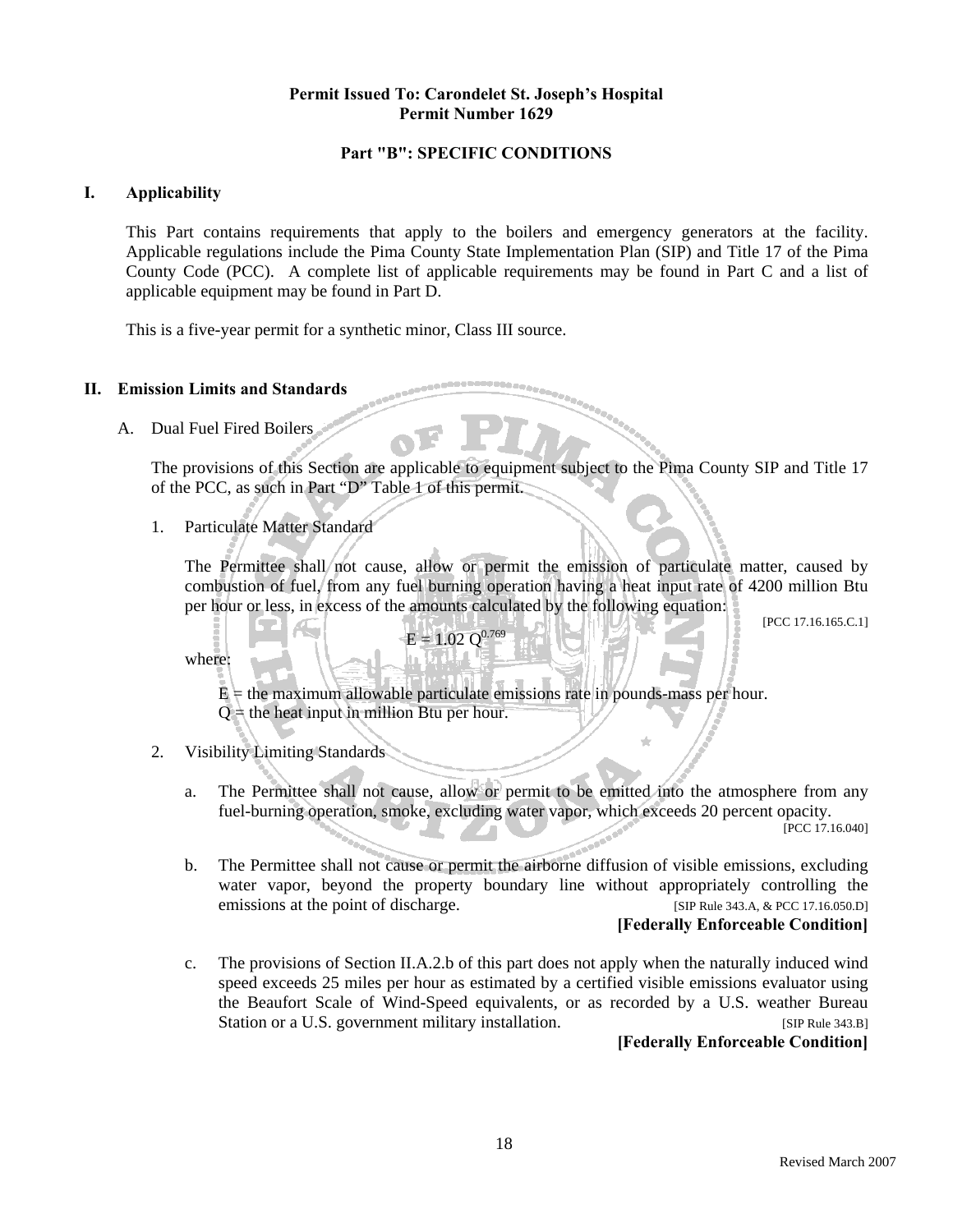- 3. Fuel Limitation
	- a. When natural gas fuel is fired in the boilers, the Permittee shall ensure that the natural gas is 'pipeline quality'. For the purpose of this part, a 'pipeline quality' natural gas shall mean natural gas that meets the requirements of the Federal Energy Regulatory Commission (FERC) approved Tariff agreement that limits transmission to pipeline quality natural gas of sulfur content to less than 5 grains of sulfur per 100 scf of natural gas and a lower heating value greater than or equal to 967 Btu/ft<sup>3</sup>. . [PCC 17.12.185.A.2]

#### **[Material Permit Condition]**

- b. The Permittee shall not emit from fossil-fuel fired industrial and commercial equipment more than 1.0 pound of sulfur dioxide per million BTU heat input when low sulfur oil is fired. [PCC 17.16.165.E]
- c. Permittee shall not operate the boilers in combination more than 5580 hours during any 12 consecutive month period when fired by #2 low sulfur distillate fuel oil.

[PCC 17.12.190.B] **[Federally Enforceable & Material Permit Condition]** 

### B. Emergency Generators

The provisions of this Section are applicable to equipment subject to the Pima County SIP and Title 17 of the PCC, as such in Part "D" Table 2 of this permit.

1. Emissions of particulate matter shall not exceed: [PCC 17.16.340.C.1]

where:

 $E =$  the maximum allowable particulate emissions rate in pounds-mass per hour.  $Q =$  the heat input in million Btu per hour.

 $E = 1.02$  $O^{0.769}$ 

- 2. Opacity Standard
	- a. No person shall cause, allow, or permit to be emitted into the atmosphere from any stationary rotating machinery, smoke for any period greater than ten consecutive seconds that exceeds 40 percent opacity. Visible emissions when starting cold equipment shall be exempt from this requirement for the first ten minutes. [SIP Rule 321 & PCC 17.16.340.E]

#### **[Federally Enforceable Condition]**

b. The maximum allowable average opacity for cold (i.e., within 10 consecutive minutes of startup) or loaded (i.e., being accelerated under load) diesel engines shall not exceed 60%.

[PCC 17.16.040]

3. Sulfur Dioxide Standard

Sulfur dioxide  $(SO_2)$  emissions shall not exceed 1.0 pound per million Btu heat input when low sulfur oil is fired. [PCC 17.16.340.F]

4. Fuel Limitation

 Permittee shall burn only low sulfur diesel fuel in the generators (fuel oil containing < 0.9% by weight of sulfur). [PCC 17.16.340.H & PCC 17.12.190.B]

**[Federally Enforceable & Material Permit Condition]**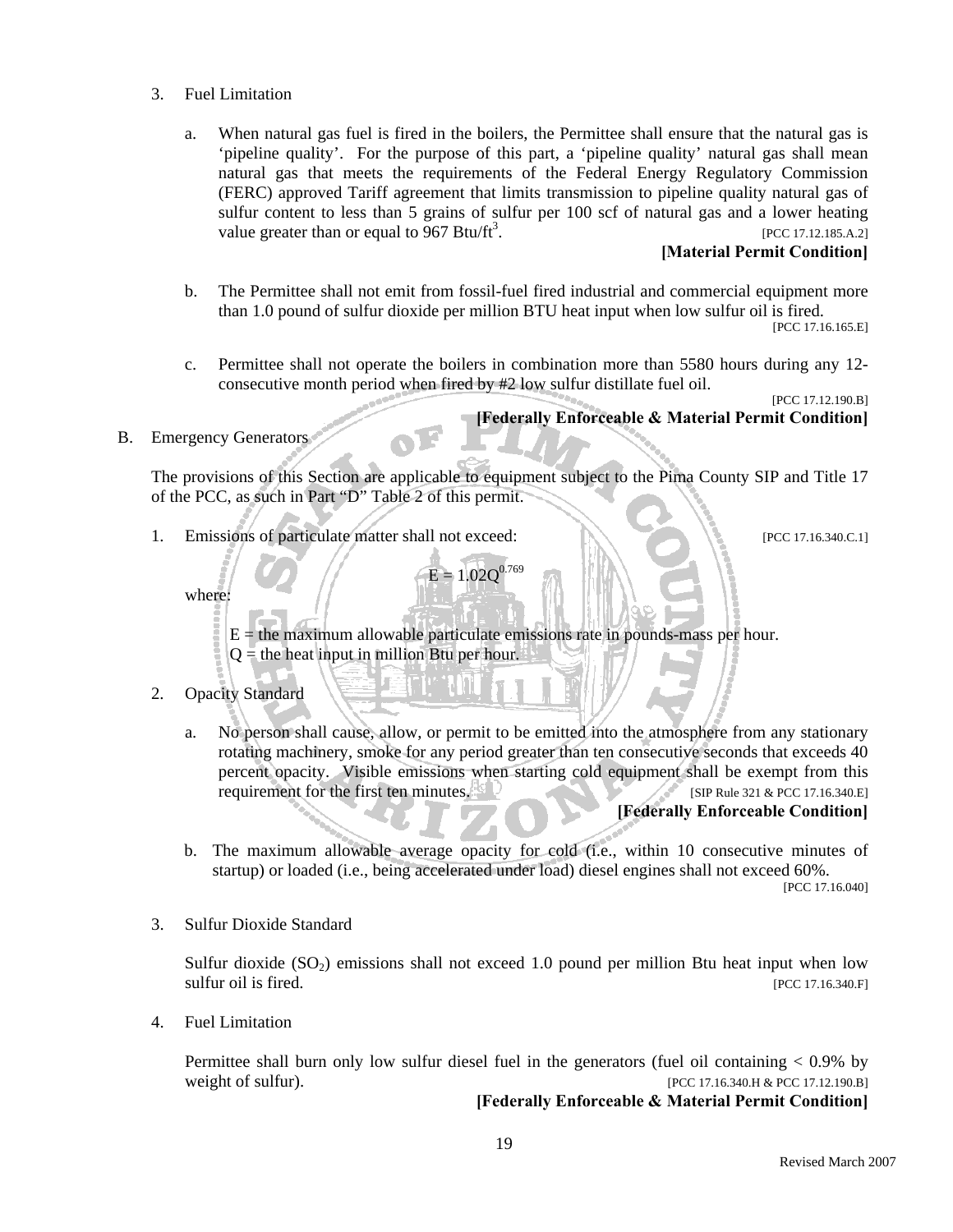#### 5. Diesel Fired Units

Permittee shall not operate any generator more than 500 hours during any 12-consecutive month period. [PCC 17.12.190.B]

#### **[Federally Enforceable & Material Permit Condition]**

#### C. General Standards

#### Odor Limiting Standard

The permittee shall not cause or permit emissions from malodorous matter to cross a property line between the source and a residential, recreational, institutional, educational, retail sales, hotel, or business premise without minimizing the emissions by applying good modern practices.

[SIP Rule 344.A & PCC 17.16.030] **[Federally Enforceable Condition]**

#### **III. Monitoring Requirements IPCC 17.12.185.A.3**]

A. Dual Fired Boilers

The provisions of this Section are applicable to equipment subject to the Pima County SIP and Title 17 of the PCC, as such in Part "D" Table 1 of this permit.

- 1. A demonstration to show compliance with the emission limit for particulate matter pursuant to Section II.A.1 of this part shall not be required unless the Control Officer has reason to believe that conditions may exist which have the potential to cause a violation of the applicable requirement.
- 2. The Permittee shall observe the exhaust stacks of each boiler at least once during each quarter for evidence of visible emissions.
- 3. Compliance with the visibility limiting standard referenced in Section II.A.2 of this part shall be determined by using EPA Test Method 9. [PCC 17.16.040.A.1]
- 4. Permittee shall be considered in compliance with Section II.A.3 of this part by demonstrating that only commercially available pipeline quality natural gas fuel was fired in the equipment listed in this part. Such a demonstration may be made by making available to the Control Officer for his inspection, documentation, such as invoices or statements from the fuel supplier, showing that only commercial natural gas was purchased for use in the equipment. Alternatively, the demonstration may be made by actual inspection of the equipment showing that pipeline natural gas is the only fuel supply plumbed to the equipment for firing.
- 5. Permittee shall install and maintain a non-resetable operational hour meter on boilers when fired by distillate fuel oil. **[Material Permit Condition]**

#### B. Emergency Generators

The provisions of this Section are applicable to equipment subject to the Pima County SIP and Title 17 of the PCC, as such in Part "D" Table 2 of this permit.

1. A demonstration to show compliance with the emission limit for particulate matter pursuant to II.B.1 of this part shall not be required unless the Control Officer has reason to believe that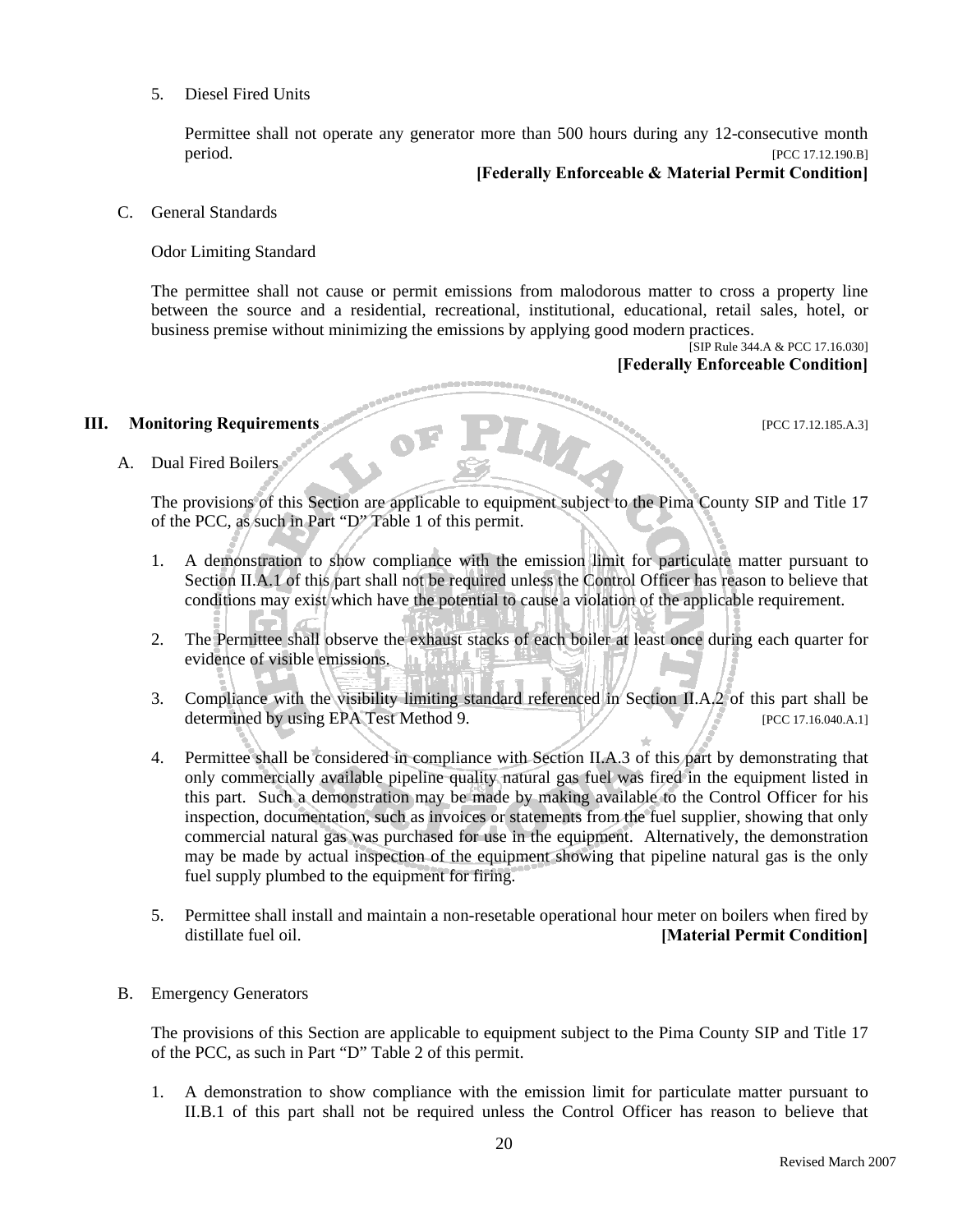conditions may exist which have the potential to cause a violation of the applicable requirement.

- 2. Compliance with the opacity standard referenced in II.B.2 of this part shall be determined by using EPA Test Method 9. [PCC 17.16.040.A.1]
- 3. The Permittee shall observe the exhaust stacks of each generator at least once during each quarter for evidence of visible emissions. [PCC 17.12.185.A.3]
- 4. The Permittee shall install and maintain a non-resetable engine hour meter on each generator.

#### **[Material Permit Condition]**

#### **IV. Record Keeping Requirements** *IV. Record Keeping Requirements*

#### A. Dual Fired Boilers

The provisions of this Section are applicable to equipment subject to the Pima County SIP and Title 17 of the PCC, as such in Part "D" Table 1 of this permit.

,,,,,,,,,,,,,,,,,,

- 1. The permittee shall record the results of the visible emission observations required in Section III.A.2 of this part in a log containing the date of the check, the person making the check, the specific stack observed and whether visible missions were observed. If the visible emissions were greater than the standard in Section II.A.2 of this part, the permittee shall include in the log entry any corrective action taken and report to the Control Officer according to the requirements in Section V of this part.
- 2. The Permittee shall maintain all required documentation to show compliance with the fuel limitation monitoring requirements in Section III.A.4 of this part, alternatively, the Permittee may demonstrated by actual inspection of the equipment showing that pipeline natural gas is the only fuel supply plumbed to the equipment for firing.
- 3. The Permittee shall keep monthly totals of the hours of operation for each boiler when fired by distillate fuel oil. The totals for each month shall be recorded within five working days after the end of the month. If no distillate fuel oil is fired then 0 (zero) records shall be recorded.

#### **[Material Permit Condition]**

- 4. The Permittee shall keep rolling monthly totals of the hours of operation for each boiler (when fired with #2 low sulfur distillate fuel oil) for the most recent 12-consecutive month period. These shall be kept by adding the totals from section IV.A.3 of this part to the sum of the previously recorded 11 consecutive months. **[Material Permit Condition]**
- 5. The Permittee shall maintain an operation log for each boiler that burns any material, except natural gas showing:
	- a. the type of fuel burned in the boiler; [PCC 17.16.010.C]
		-
	- b. the dates that fuel was purchased or delivered;
	- c. the sulfur content of the fuel being fired; and
	- d. the basis for the determination of the sulfur content

[Having original copies of delivery sheets on site that verifies the above information shall satisfy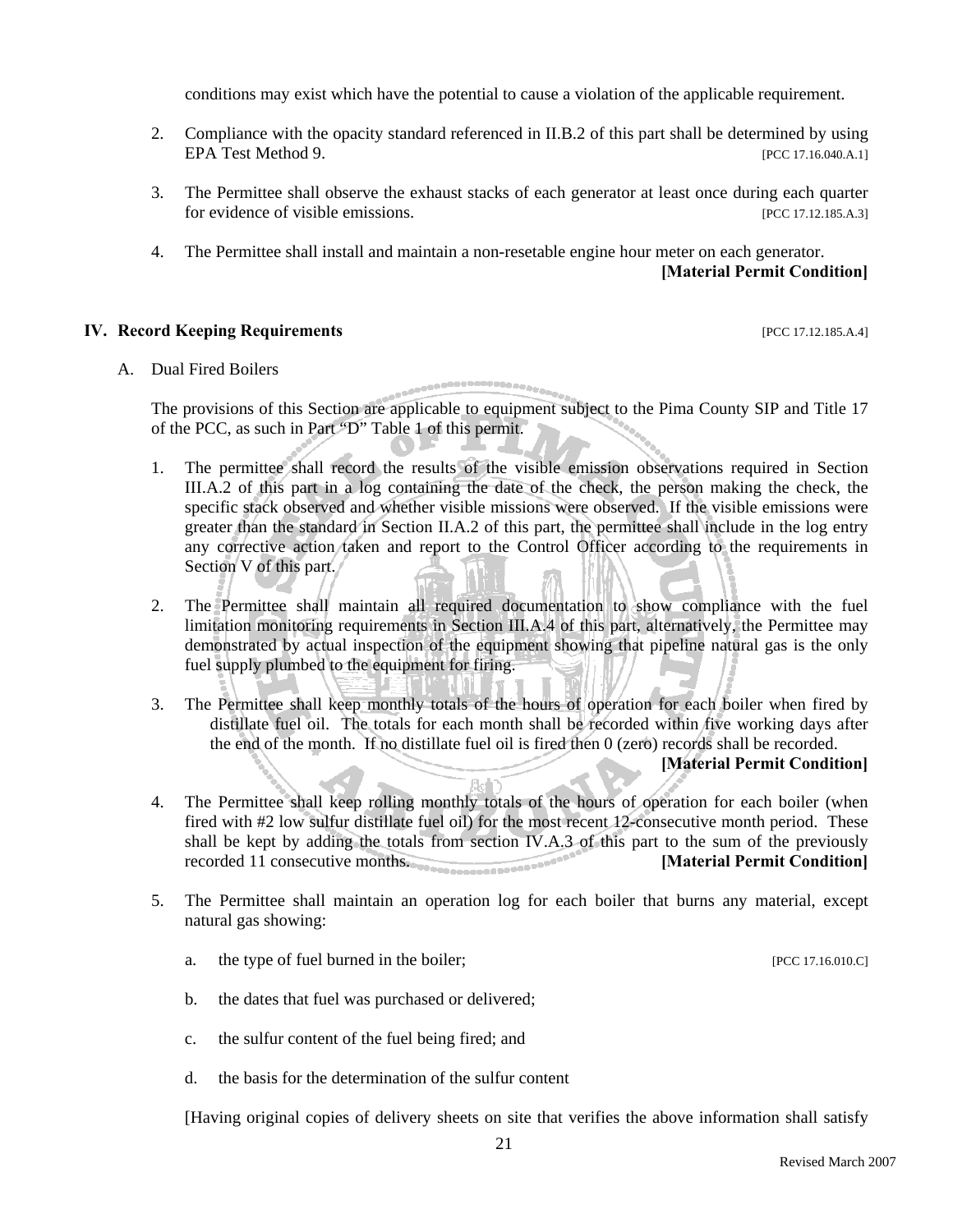the requirements of this part.]

#### B. Emergency Generators

The provisions of this Section are applicable to equipment subject to the Pima County SIP and Title 17 of the PCC, as such in Part "D" Table 2 of this permit.

1 The Permittee shall keep monthly totals of the engine-hours of operation for each generator. The totals for each month shall be recorded within five working days after the end of the month.

#### **[Material Permit Condition]**

2. The Permittee shall keep rolling monthly totals of the engine-hours of operation for each generator for the most recent 12-consecutive month period. These shall be kept by adding the totals from Section IV.B.1 of this part to the sum of the previously recorded 11 consecutive months.

#### **[Material Permit Condition]**

- 3. The Permittee shall maintain an operation log for each generator showing:
	- a. the type of fuel burned in the generator;  $\blacksquare$

- b. the maximum sulfur content in percent by weight for each load of fuel purchased; [PCC 17.16.340.I]
- c. the lower heating value of the fuel being fired;  $\blacksquare$
- d. the dates that fuel was purchased or delivered; and
- e. the basis for the determination of the sulfur content.

[Having original copies of delivery sheets on site that verifies the above information will satisfy recordkeeping of the above records.]

- 4. The Permittee shall record the results of the visible emissions observations required in Section III.B.3 of this part, in a log containing the date of the check, the person making the check, the specific stack observed, and whether visible emissions were observed. If the visible emissions observed were greater than the standard in Section II.B.2.a and Section II.B.2.b, the Permittee shall include in the log entry any corrective action taken and report to the Control Officer according the requirements in Section V of this part.
- C. General Standards
	- 1. The Permittee shall retain all records relating to this permit, and a copy of the permit at the permit site. The Permittee shall comply with the permit posting requirements of Part "A", Section IV. All records shall be maintained in accordance with the requirements of Section XII. of Part "A".

.................

[PCC 17.12.080]

2. All records shall be retained for at least five years.

#### **V. Reporting Requirements and the set of the contract of the contract of the contract of the contract of the contract of the contract of the contract of the contract of the contract of the contract of the contract of th**

- A. Dual Fired Boilers (see also source wide requirements in Section V.C. of this part)
- B. Emergency Generators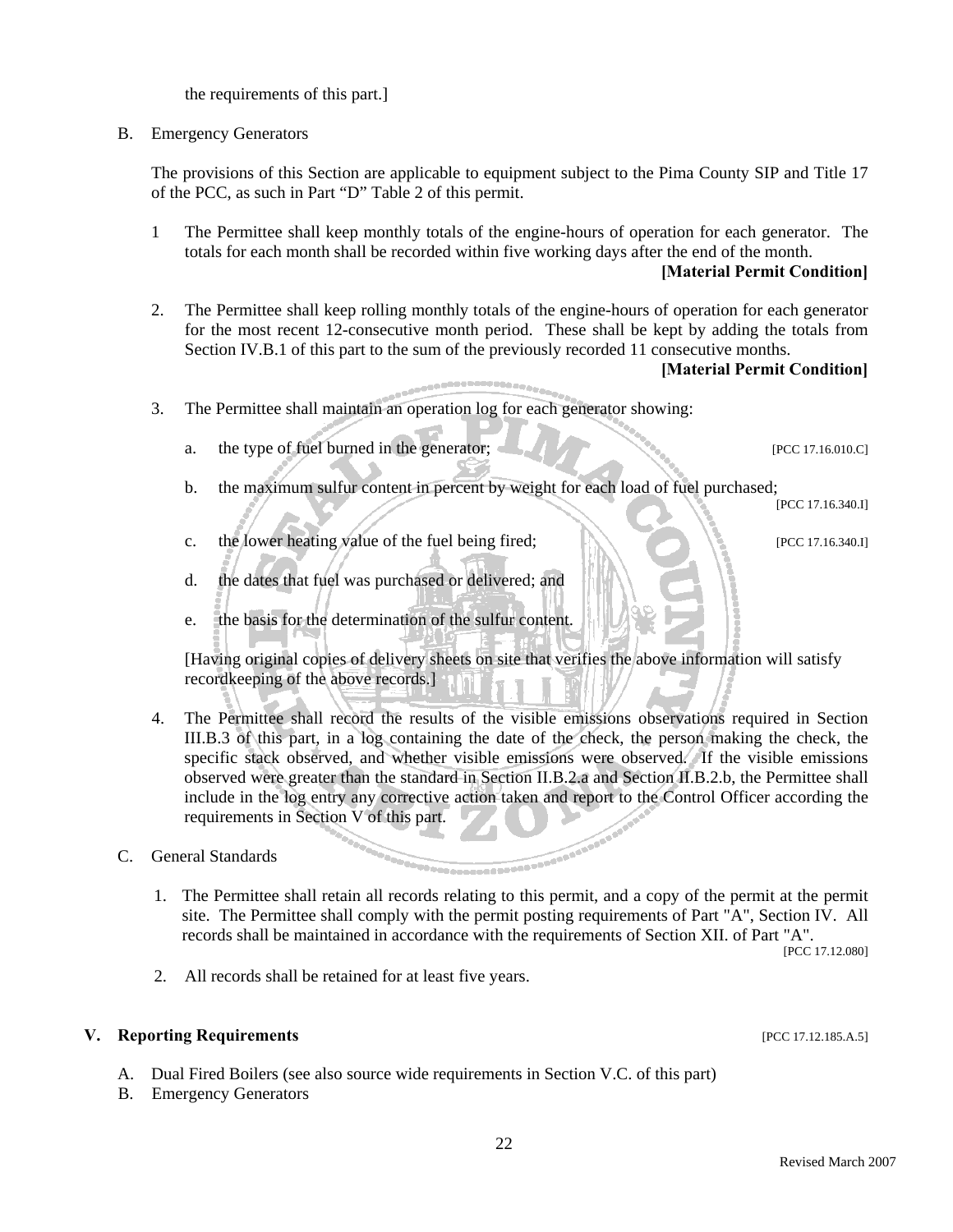The Permittee shall report any daily period during which the sulfur content of the fuel being fired is greater than 0.8 percent. [PCC 17.16.340.J]

- C. General Standards
	- 1. Excess Emissions and Permit Deviation Reporting

 The Permittee shall report to the Control Officer any emissions in excess of the limits established by this Part within 24 hours of the time the Permittee first learned of the excess emissions occurrence. The Permittee shall report other deviations from permit requirements in this Part within two working days of the time the deviation occurred. (See Part "A", Section XI for detailed information on these two reports).  $[PCC 17.12.040 \& 17.12.185.A.5]$ 

2. Emissions Inventory Reporting

Every source subject to a permit requirement shall complete and submit an annual emissions inventory questionnaire when requested by the control officer. (See Part "A", Section VI for additional information on this report). **[PCC 17.12.320]** [PCC 17.12.320] H.

#### **VI. Testing Requirements**

- A. Mass emission testing to determine compliance with the particulate matter standard in Section II.A.1. and Section II.B.1 of this part is not normally necessary as standard emission factors for boilers and generators yield emission estimates of particulate matter that are far less than the standard allowed by the referenced equation. The control officer may require the Permittee to quantify its particulate matter emissions if the control officer has reasonable cause to believe a violation of a standard has been  $\blacksquare$   $\blacksquare$   $\blacksquare$   $\blacksquare$   $\blacksquare$   $\blacksquare$   $\blacksquare$   $\blacksquare$   $\blacksquare$   $\blacksquare$   $\blacksquare$   $\blacksquare$   $\blacksquare$   $\blacksquare$   $\blacksquare$   $\blacksquare$   $\blacksquare$   $\blacksquare$   $\blacksquare$   $\blacksquare$   $\blacksquare$   $\blacksquare$   $\blacksquare$   $\blacksquare$   $\blacksquare$   $\blacksquare$   $\blacksquare$   $\blacksquare$   $\blacksquare$   $\blacksquare$   $\blacksquare$   $\blacks$
- B. EPA Test Method 5 shall be used to monitor compliance with II.A.1 and II.B.1 of this part when required or requested by the control officer. **[PCC17.12.185.A.3** & PCC 17.16.165.K.1.c]
- C. EPA Test Method 9 may be used to monitor compliance with the opacity standard in Section II.A.2 and Section II.B.2 of this part when required or requested by the control officer.  $[PCC 17.12.045]$
- D. Testing to determine compliance with the sulfur dioxide emission standard in II.B.3 of this part is not normally necessary as standard emission factors for generators yield sulfur dioxide concentrations well below the standard when the units are fired with low sulfur fuel. The control officer may require the Permittee to quantify its sulfur dioxide matter emissions if the control officer has reasonable cause to believe a violation of a standard has been committed. **Example 1999** PCC 17.20.0101
- E. EPA Test Method 6 shall be used to monitor compliance with II.B.3 of this part when required or requested by the control officer. [PCC17.12.185.A.3 & PCC 17.16.165.K.1.d]
- F. The Permittee shall determine compliance with the sulfur content standard in Section II.B.4 of this part as follows: ASTM D-129-91 or an equivalent shall be used to determine the sulfur content of liquid fuels and ASTM D 1072-90, or an equivalent shall be used for the sulfur content of gaseous fuels. [PCC 17.16.340.K]
- G. The permittee may submit an alternative and equivalent test method(s) that is listed in 40 CFR Subpart 60, Appendix A, to the Control Officer in a test plan, for approval by the Control Officer. [PCC 17.12.045.D]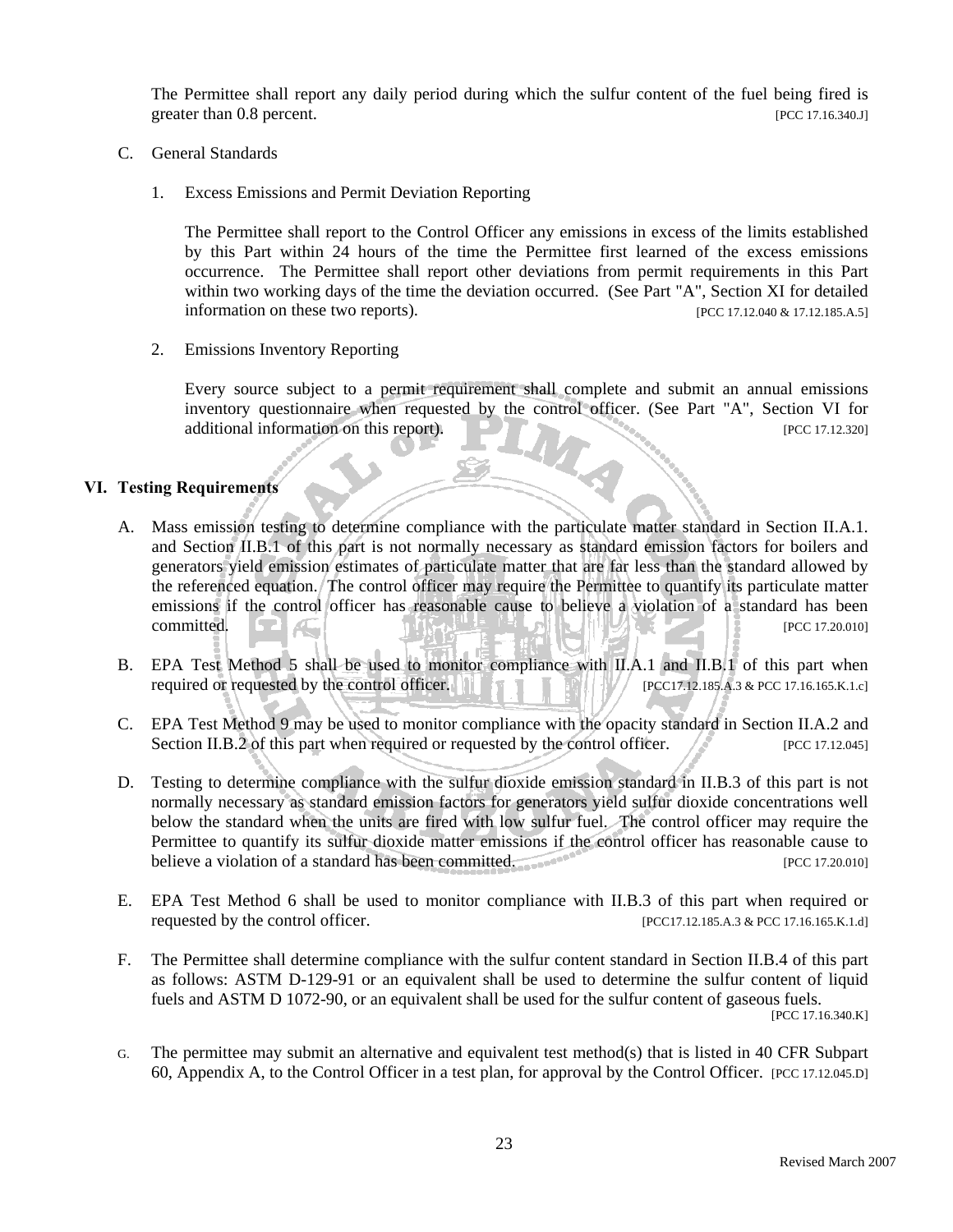#### **Part "C": APPLICABLE REGULATIONS**

#### **REQUIREMENTS SPECIFICALLY IDENTIFIED AS APPLICABLE**

Compliance with the terms contained in this permit shall be deemed compliance with the following federally applicable requirements in effect on the date of permit issuance:

Pima County SIP:

| Rule 321   | Emissions-Discharge: Opacity Limiting Standards and Applicability |
|------------|-------------------------------------------------------------------|
| Rule 343   | Visibility Limiting Standard                                      |
| Rule 344.A | Odor Limiting Standard                                            |

Compliance with the terms contained in this permit shall be deemed compliance with the following non-federally applicable requirements in effect on the date of permit issuance:

Pima County Code (PCC) Title 17, Chapters:

- 17.12.045 Test methods and procedures
- 17.12.080 Permit display or posting
- 17.12.185 Permit contents
- 17.12.220 Compliance plan; certification
- 17.12.190 Permits containing voluntarily accepted emission limitations and standards
- 17.12.320 Annual emissions inventory questionnaire
- 17.12.350 Material permit condition
- 17.16.010 Local rules and standards
- 17.16.030 Odor Limiting Standards
- 17.16.040 Standards and applicability (Includes NESHAP)
- 17.16.050 Visibility limiting standard
- 17.16.130 New and Existing Stationary Source Performance Standards
- 17.16.165 Standards of performance for fossil-fuel fired industrial and commercial equipment
- 17.16.340 Standards of Performance for Stationary Rotating Machinery

17.20.010 Source Sampling, Monitoring, and Testing